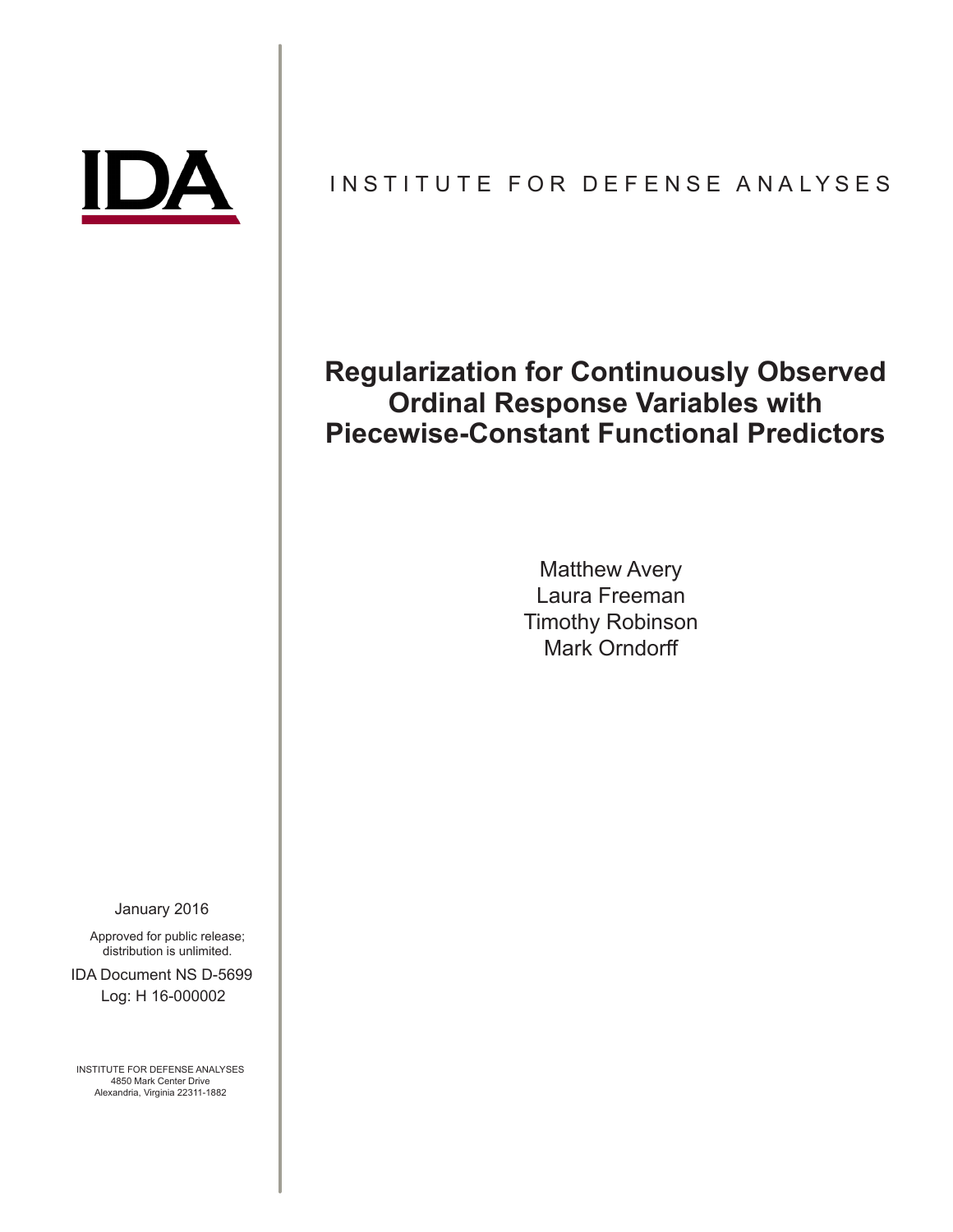

*The Institute for Defense Analyses is a non-profit corporation that operates three federally funded research and development centers to provide objective analyses of national security issues, particularly those requiring scientific and technical expertise, and conduct related research on other national challenges.*

#### **About This Publication**

**This paper investigates regularization for continuously observed covariates that resemble step functions. The motivating examples come from operational test data from a recent United States Department of Defense (DoD) test of the Shadow Unmanned Air Vehicle system. The response variable, quality of video provided by the Shadow to friendly ground units, was measured on an ordinal scale continuously over time. Functional covariates, altitude and distance, can be well approximated by step functions. Two approaches for regularizing these covariates are considered, including a thinning approach commonly used within the DoD to address autocorrelated time series data, and a novel "smoothing" approach, which first approximates the covariates as step functions and then treats each "step" as a uniquely observed data point. Data sets resulting from both approaches are fit using a mixed model cumulative logistic regression, and we compare their results. While the thinning approach identifies altitude as having a significant impact on video quality, the smoothing approach finds no evidence of an effect. This difference is attributable to the larger effective sample size produced by thinning. System characteristics make it unlikely that video quality would degrade at higher altitudes, suggesting that the thinning approach has produced a Type 1 error. By accounting for the functional characteristics of the covariates, the novel smoothing approach has produced a more accurate characterization of the Shadow's ability to provide full motion video to supported units.**

**Copyright Notice © 2016 Institute for Defense Analyses 4850 Mark Center Drive, Alexandria, Virginia 22311-1882 • (703) 845-2000.**

**This material may be reproduced by or for the U.S. Government pursuant to the copyright license under the clause at DFARS 252.227-7013 (a)(16) [Jun 2013].**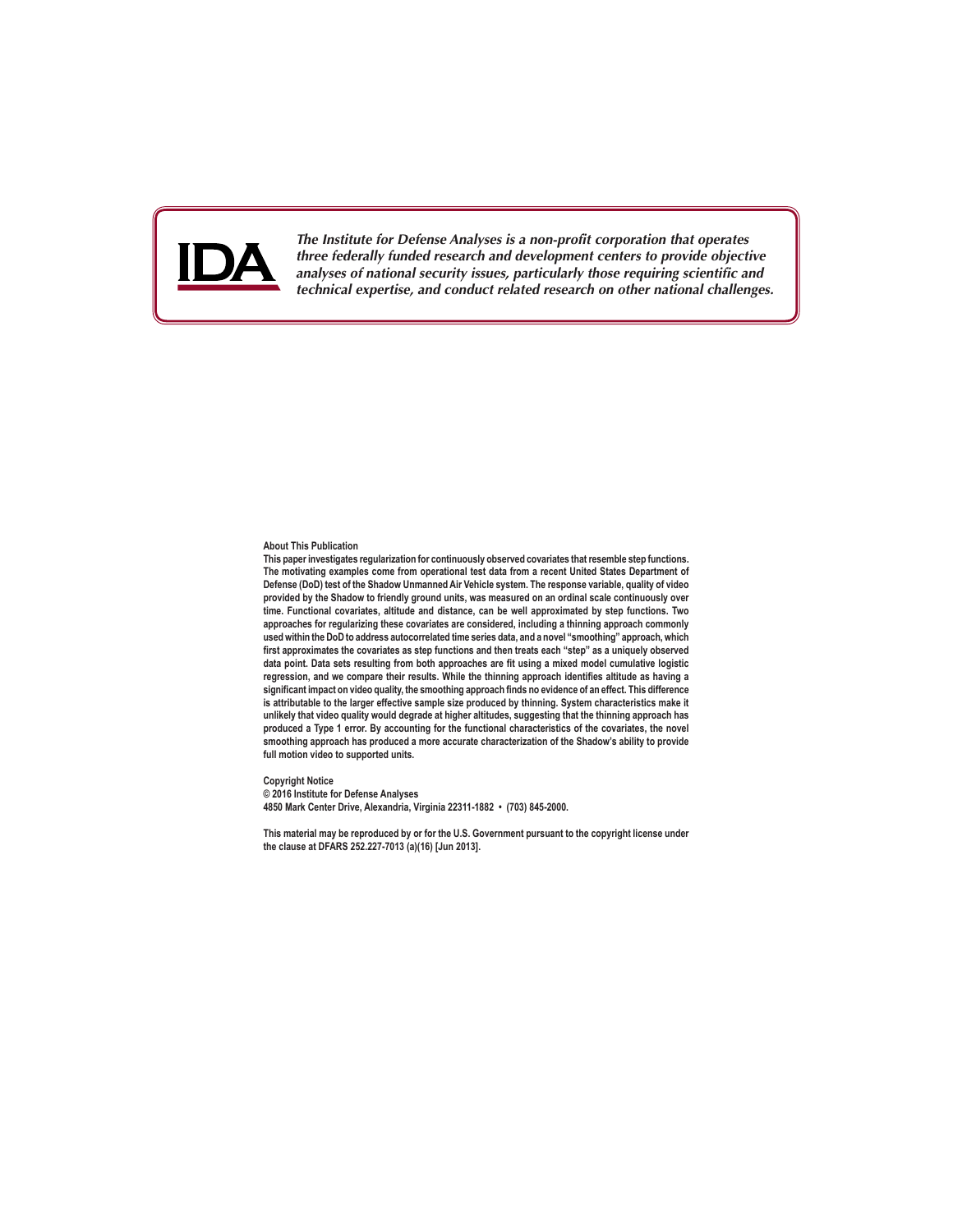# INSTITUTE FOR DEFENSE ANALYSES

IDA Document NS D-5699

# **Regularization for Continuously Observed Ordinal Response Variables with Piecewise-Constant Functional Predictors**

Matthew Avery Laura Freeman Timothy Robinson Mark Orndorff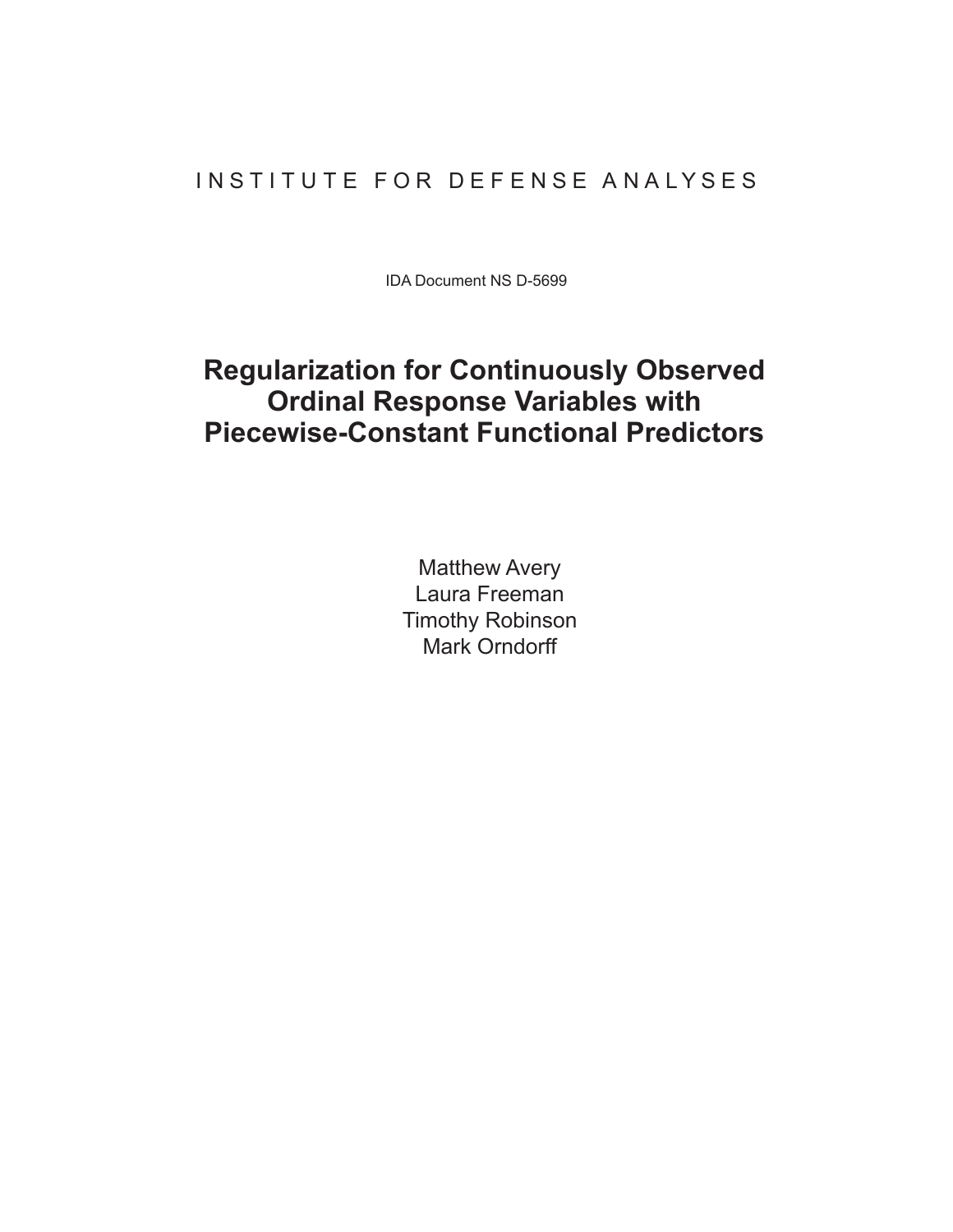# Regularization for Continuously Observed Ordinal Response Variables with Piecewise-Constant Functional Predictors

## 1. Introduction

Many engineering applications involve the collection of functional data in which the unit of measurement is a curve measured over a continuous time domain. In this manuscript, we consider a case study involving a Follow-On Operational Test and Evaluation (FOT&E) conducted by the United States Army on the RQ-7BV2 Shadow, a tactical unmanned air vehicle system tasked with, among other tasks, providing full motion video to supported ground units. The quality of full motion video was the response variable of interest, and it was recorded on an ordinal scale continuously over the duration of each mission.<sup>[1](#page-3-0)</sup> In addition, important covariates, such as the air vehicle's altitude and the distance from the air vehicle to the supported unit, were also observed continuously over time. With respect to notation, we let  $Y_i(t_{ij})$ ,  $X_{1i}(t_{ij})$ , and  $X_{2i}(t_{ii})$  be functions describing the video quality, altitude, and distance from the air vehicle to the supported unit, respectively, for mission *i*, measured at time  $t_{ii}$  ( $1 \le i \le n = 54$ ;  $1 \le j \le n$  $m_i$ ), where  $t_{ii} \in T_i$ , denotes the time domain for the *i*th mission. The value *n* denotes the total number of missions from the test and the subscript  $m_i$  denotes the number of observations (i.e. time points) for mission  $i$ . While functional data is common in practice and the field of functional data analysis has progressed in recent years [see Ramsay and Silverman (2005) for an overview of these analytical methods], there has been little if any research regarding the analysis of *function-on-function* modeling involving an ordinal response and continuous covariates.

Functional regression problems are generally categorized into three types:

- 1. Functional predictor regression in which the response variable is regressed on functional covariates
- 2. Functional response regression in which a functional response variable is regressed on scalar covariates
- 3. Function-on-function regression in which a functional response is regressed on functional covariates.

Regardless of the type of functional regression problem, there is a need to combine information both across (replication) and within (regularization) functions. In this context, we refer to "replication" from sampling perspective rather than the experimental design perspective. Like most DoD testing, our example contains no pure replication with factors like altitude and distance being fixed. Data are observed in the following triplicate for each mission:  $[Y_i(t_{ii}), X_{1i}(t_{ii}), X_{2i}(t_{ii})]$ . Information in these triplicate observations cross the  $i = 1, 2, ..., n =$ 54 missions is combined to construct a predictive model that describes the relationship between

<span id="page-3-0"></span> $1$  Each mission consists of the period of time between the air vehicle's launch and recovery during which the air vehicle was tasked to provide full motion video to a ground unit participating in the test, such as the First Battalion, 6<sup>th</sup> Infantry Regiment.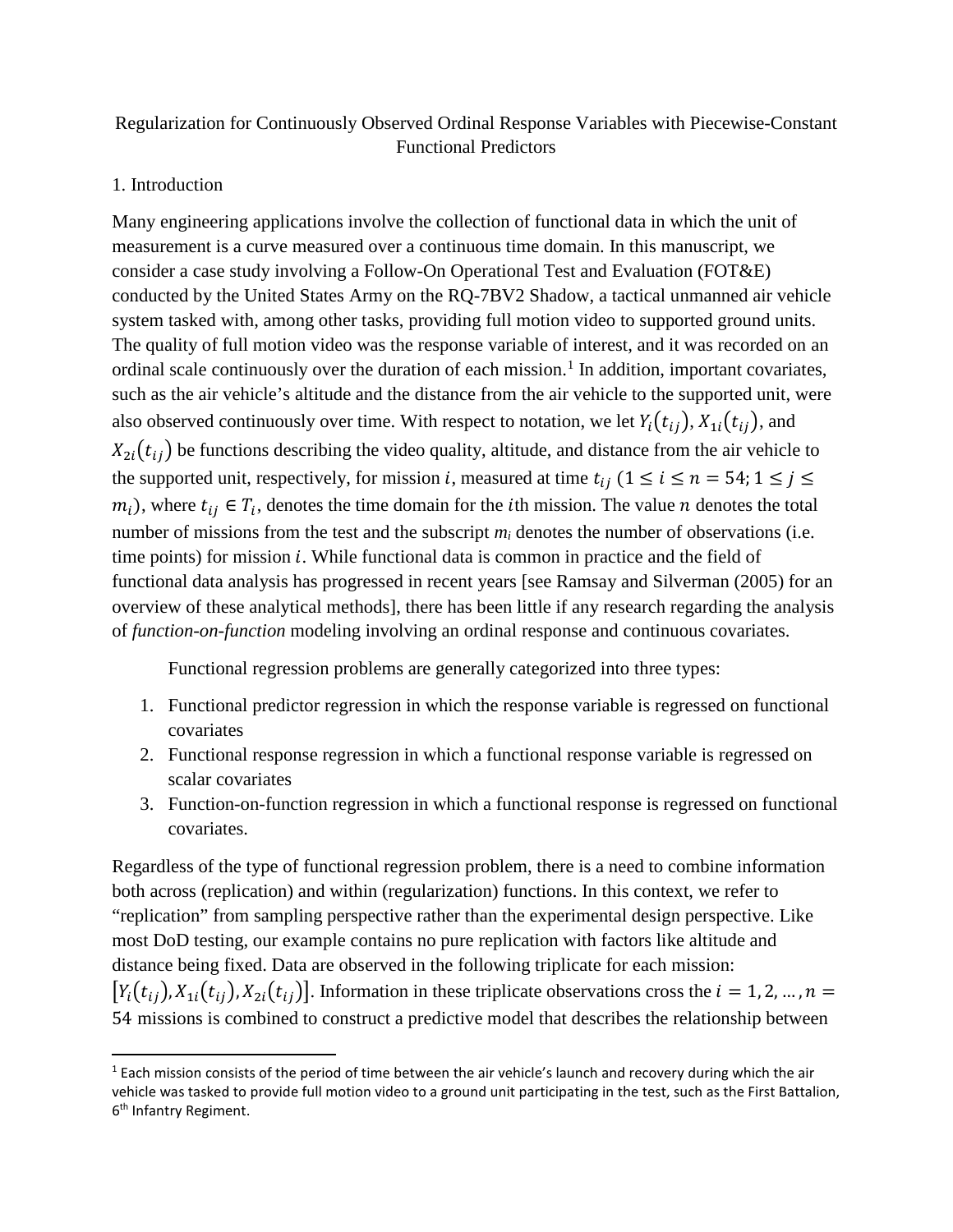the response and covariates. In our example, the predictive model will enable the Department of Defense (DoD) to profile video quality given the Shadow's altitude and distance. Regularization involves imposing constrains on the data collected over time in order to borrow information across time periods (i.e., observations "within" a function) that are expected to be similar to each other. If a variable is expected to have similar values across a range of time, then the estimation of the function at time *t* is improved by borrowing the information on this variable from nearby observations in time. For many functional data problems, regularization involves some type of data smoothing. Regularization can also be used to prevent overfitting by accounting for potential redundancy of time points that are similar to one another.

In this paper, we will discuss the analysis of a function-on-function problem and compare the use of functional smoothing to an alternative approach that focuses on thinning. The thinning approach is commonly used in many communities including the DoD when data are highly autocorrelated. In the comparison, we will illustrate problems with thinning when the functional structure of the data is more complex than a simple autocorrelation.

This paper is motivated by a desire to develop a predictive capability linking the covariates distance and altitude to the video quality of the Shadow UAV. To exploit information across missions in a predictive analysis, we use an ordinal mixed regression with both approaches. The remainder of the paper is organized as follows. Section 2 summarizes the RQ-7BV2 Shadow, the test that generated the data, and characteristics of the data itself. Section 3 discusses the two regularization approaches considered to prevent overfitting and leverage information across time within each mission. Section 4 provides background on cumulative logistic regression and generalized linear mixed models, which are applied to the both of the regularized datasets. Section 5 compares results from these two methods discussed, and Section 6 contains concluding remarks.

## 2. Operational Testing of the Shadow UAV

Prior to fielding new capabilities, US Army systems undergo testing meant to mimic the real environment in which the system will be employed. This process, called operational testing, is a key part of the United States Department of Defense (DoD) acquisition process. These tests use systems that are representative of the versions that will be deployed (e.g., production line systems as opposed to prototypes) and are conducted in environments similar to those in which the system will be used. System operators have military rank, training, and experience consistent with the system's concept of employment. The goal is to characterize the capabilities of the system that the warfighter can expect should the system be used in combat.

The Network Integrated Evaluation (NIE) in a twice-annual event conducted by the US Army to evaluate and help improve integration of the Army's tactical communication effort. These events include hundreds of US Army soldiers, often including units preparing to deploy overseas, including a brigade-sized unit of friendly "blue" forces simulating a multi-week fight against an opposing "red" force. The iteration in May of 2014 presented a good opportunity to exercise the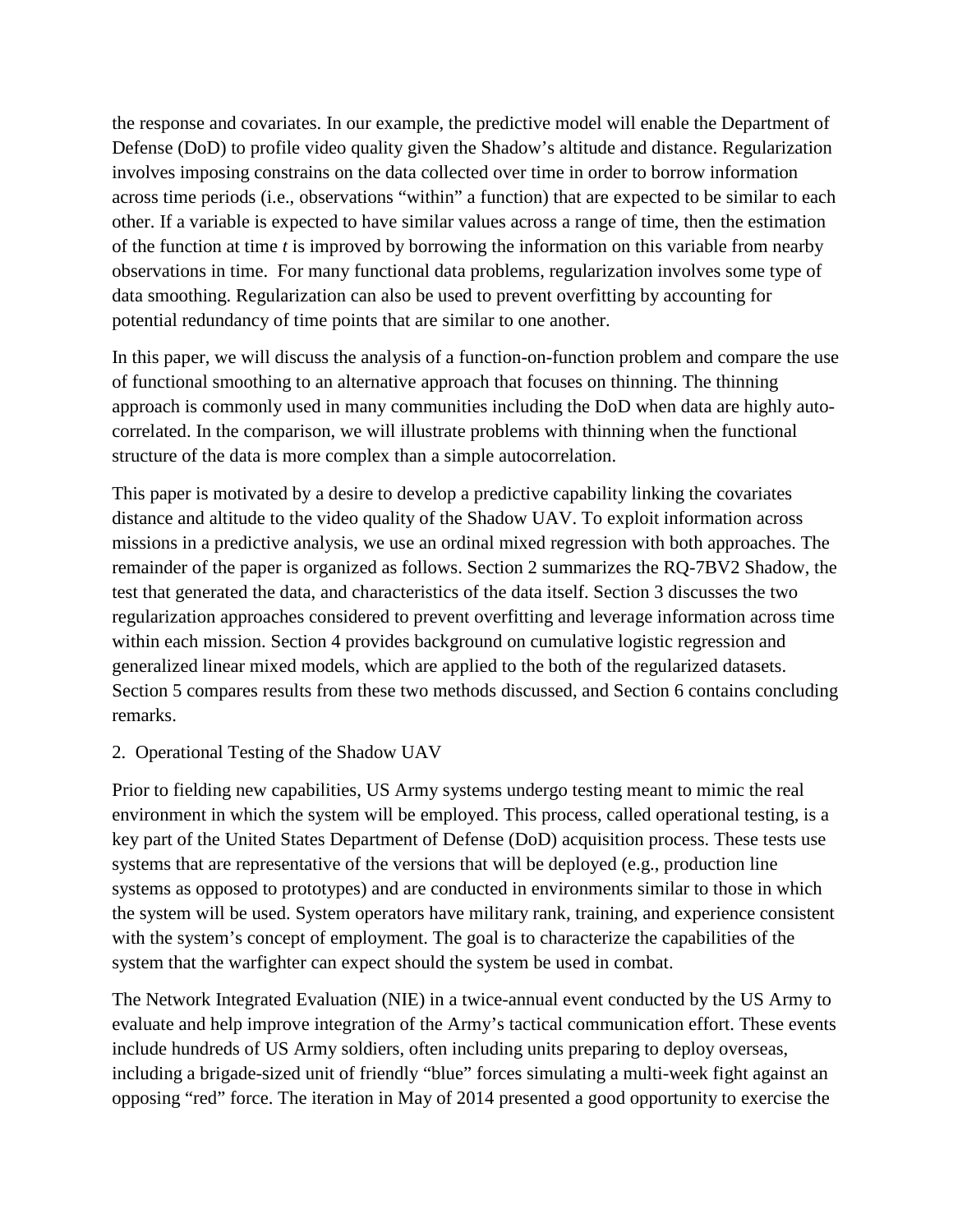full capabilities of the Shadow and observe how a US Army brigade was able to employ it in a simulated combat environment. Of particular interest at this test were upgrades to Shadow's data link (through which the air vehicle receives commands from the ground and sends back imagery) and interface with ground units. Over the course of the test, 54 missions were recorded, including over 244 flight hours.

The Shadow<sup>[2](#page-5-0)</sup> is a tactical unmanned air vehicle system with the primary mission<sup>[3](#page-5-1)</sup> of reconnaissance, surveillance, target acquisition, and battle damage assessment. It is operated by two Soldiers in a ground control station, one who flies the air vehicle and the other who operates the payloads, including both optical and infrared cameras capable of capturing full-motion video. The aircraft has a wingspan of over 20 feet, weighs roughly 460 pounds, is launched pneumatically, and normally lands on a paved runway. It has already seen over 970,000 flight hours of use by the US Army in both Iraq and Afghanistan. Typical missions include investigating particular areas in search of enemy units, reconnaissance of convoy routes to detect enemy activity, and surveillance of high-value targets or buildings. Forward-deployed units supported by the Shadow may be equipped with remote video terminals capable of receiving full-motion video from the Shadow payload in real-time. Analysis of the Shadow's capability to provide continuous full-motion video to supported units as a function of the Shadow's altitude and distance provides the motivation for this paper.

A typical mission for Shadow might proceed as follows:

- 1. After launching, the Shadow receives tasking to investigate a particular area in support of one or more ground units capable of receiving video transmissions from the Shadow.
- 2. An airspace coordination cell will assign the Shadow air space in which to operate, and the Shadow will proceed towards the area, staying within the altitude and location restrictions of its assigned airspace.
- 3. Once it arrives on station, the Shadow will maintain altitude with a circular orbit, typically off-set from the target or area of interest.
- 4. As the needs of the supported unit change, the Shadow's tasking is altered dynamically, often requiring the Shadow to re-position to accommodate the new tasking.
- 5. The Shadow is re-tasked as needed throughout the duration of its mission (potentially up to 9 hours) until its mission is complete and it returns to base.

Over the course of a mission, Shadow will change its location in response to new assignments and may change altitude due to airspace restrictions that change as other air assets (helicopters, etc.) enter and leave the area. Additionally, Shadow may climb to provide better line of sight to

<span id="page-5-0"></span><sup>&</sup>lt;sup>2</sup> Though this paper focuses on the capabilities of the air vehicle, the RQ-7BV2 Shadow system also includes ground equipment, such as the pneumatic launcher, recovery system, and the equipment by which the air vehicle is controlled from the ground. Since these components are not of interest in this paper, we will use the terms "Shadow" and "air vehicle" interchangeably.

<span id="page-5-1"></span><sup>&</sup>lt;sup>3</sup> Shadow has many other capabilities and missions that were evaluated during this test event, but our data and the unique challenges that came with it concern the ISR capabilities.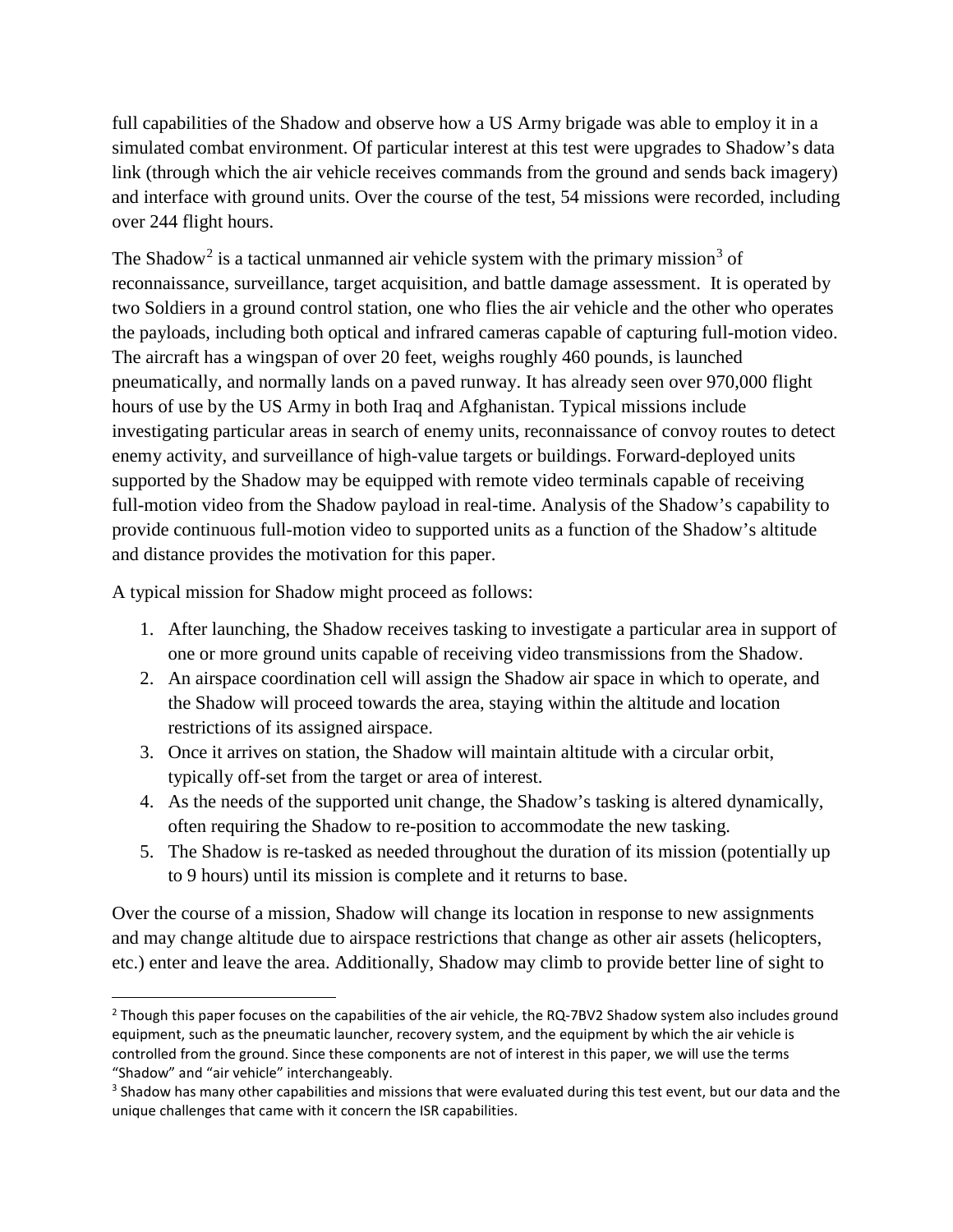supported units or descend to avoid cloud cover, which can prevent the camera from observing activity on the ground.

#### *Summary of Test Data*

Data resulting from this test have unique characteristics. For each mission, the quality of the video provided by Shadow is recorded as a three-level<sup>[4](#page-6-0)</sup> ordinal variable. This data was collected by Army officers co-located with the supported units. These officers observed the video provided by the Shadow in real-time, recording the initial quality of the data on the ordinal scale and noting the times at which video quality degraded or improved. The resulting timeline captures the video quality at any point during the mission, rated ordinally. Shadow's altitude and distance were recorded over time at a rate of  $\frac{1}{60}$  Hz (once per minute). Figure 1 plots these three variables for a representative mission.



# **Example Flight**

**Figure 1: Example flight from RQ-7BV2 Shadow FOT&E. Video quality is measured on a three-level ordinal scale, increasing from "No Video" to "Intermittent Video" to "Continuous Video".**

Since video quality is observed ordinally, its profile over time presents itself as piece-wise constant for periods of time. Both covariates, distance and altitude, also have piece-wise constant

<span id="page-6-0"></span> <sup>4</sup> No Video, Intermittent Video, and Continuous Video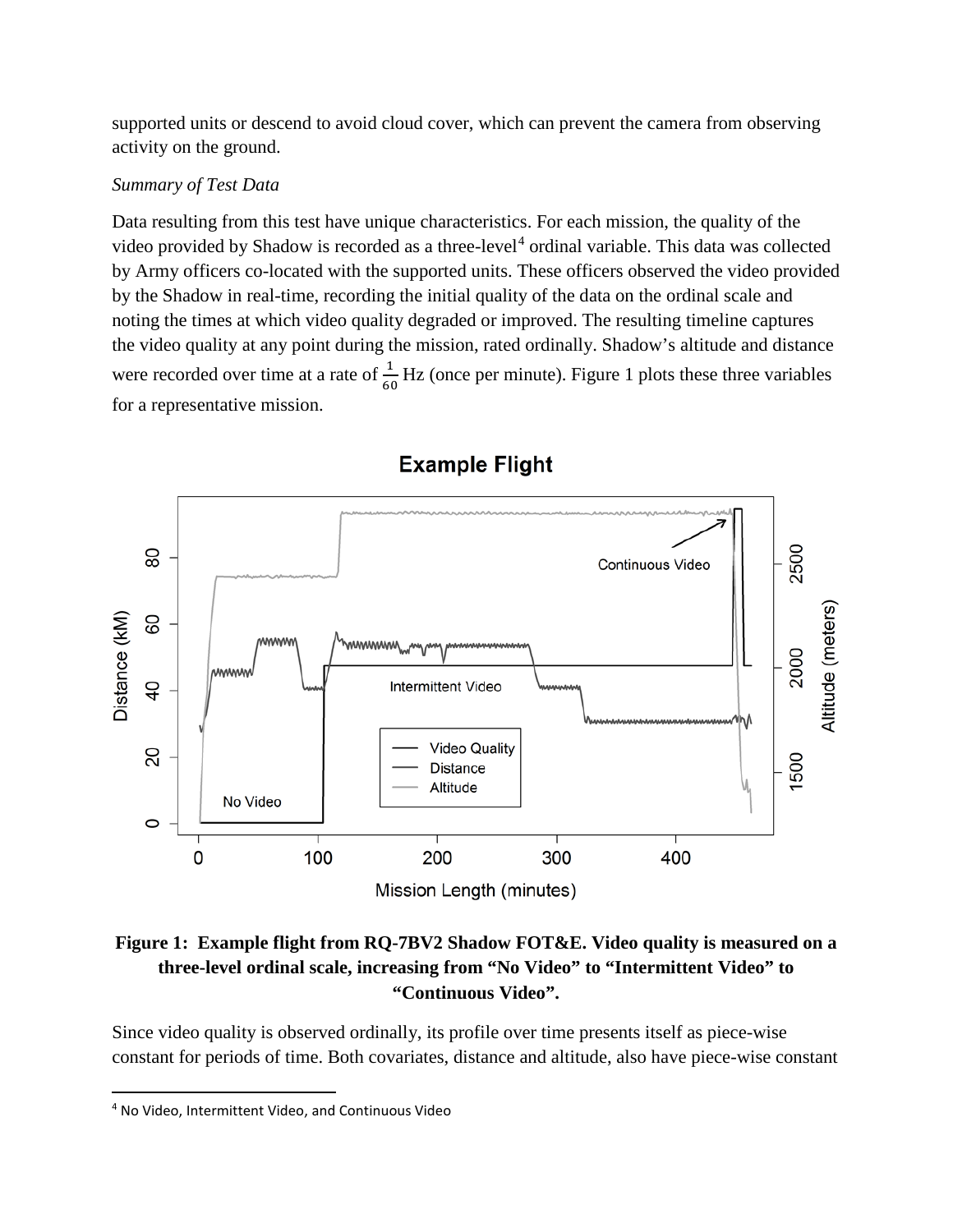profiles over time with small perturbations that exhibit high autocorrelation. The small perturbations in distance are due to the circular orbit of the air vehicle. Relative to both the magnitude of the distance and the larger changes in distance (ex. Note the small perturbations in distance from 320 minutes to 450 minutes), this cyclical variation is negligible. Based on the behavior of the air vehicle described above, it is reasonable to think of these covariates as step functions: Changes in altitude are infrequent during most missions, and distance to target tends to change substantially only when the air vehicle is repositioning for a new task. The median first order autoregressive correlation across all missions is  $r=0.85$ , but this does not tell the whole story. Autocorrelation is highly variable within missions. Over regions where Shadow maintains altitude and is not re-tasked, both covariates will have autocorrelations near 1, since Shadow did not change position beyond its orbit. As Shadow repositioned, both altitude and distance changed substantially in short periods of time, yielding much lower autocorrelations during those periods. In the following sections, we will discuss two approaches for addressing the autocorrelation and piece-wise constant structure of these variables as a possible methods for regularizing the data.

## 3. Regularization Approaches for Individual Missions

As noted earlier, video quality, altitude and distance exhibit piece-wise profiles across time and hence much of the data observed in real-time is redundant in nature. In most functional data applications, information across time that is observed to be similar (and hence exhibits high autocorrelation) is distilled into a summary measure. This process is known as regularization. In this section, we discuss two approaches to regularizing Shadow data.

## *Thinning Approach*

One common approach to addressing autocorrelation among observations within a given mission is to thin the data. Thinning is often used in the DoD testing community to account for autocorrelated data observed over time and has been applied to a disparate systems from radars to UAVs. While thinning is not typically considered a regularization approach by the functional data community because it ignores complex functional structures, it is relevant to our analysis because of its prevalence in use and the ease implementation.

Generally, thinning data by a rate of  $\lambda$  means sampling the original data set such that a data set of size  $n$  (rounded to the nearest integer) is generated, where  $n$  is the total number of data points in the autocorrelated data set and  $\lambda \in (0,1)$ . By letting  $\lambda = 1 - \sigma_a$  where  $\sigma_a$  is an estimate of the autocorrelation in our data set, we can theoretically sample data in such a way that they are independent by taking every hth observation, where  $h = \frac{1}{\lambda}$  $\frac{1}{\lambda}$  <sup>5</sup>. However, to achieve independence the autocorrelation must be constant across the full time range.

<sup>&</sup>lt;sup>5</sup> The ceiling function.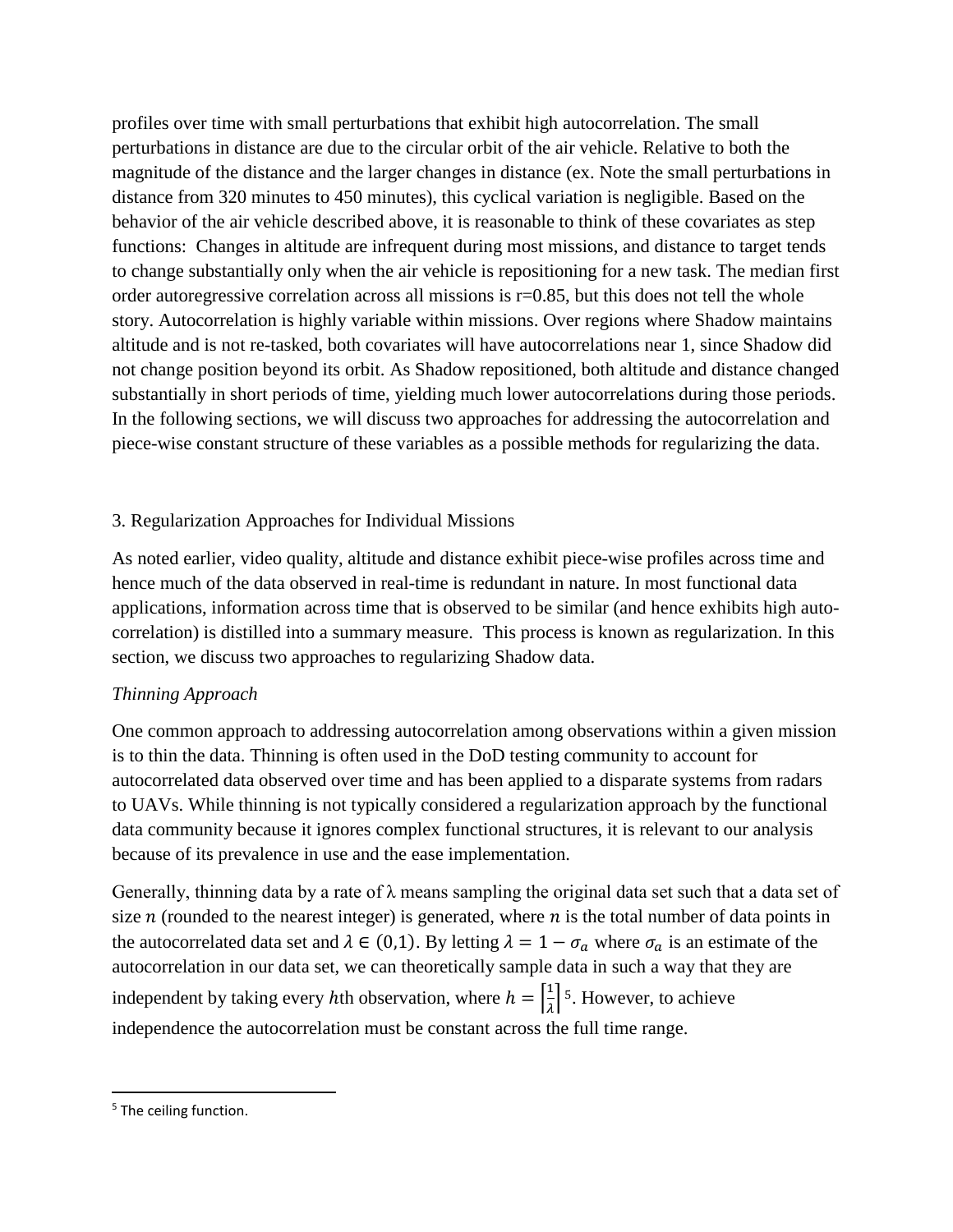Looking to the right side of Figure 1 (near t=447), we can see that the response variable can change quickly at times. Should the thinning be performed systematically as described above, such periods may be missed completely. To avoid this scenario, we drew  $(1 - \lambda) \sum_{i=1}^{n} m_i$ observations from the  $N = \sum_{i=1}^{n} m_i$  total number of data points without replacement. The autocorrelation from the Shadow data set across all missions was  $\lambda = 0.85$ , so only 15% of the data was retained post-thinning. After thinning the data, we achieve an effective sample size of 1,983 data points or 15% of the 13,496 observations taken at one minute intervals. As will be discussed in more detail in Section 5, a cumulative logistic mixed model regression was fit to the thinned data, and factor effects for altitude and distance were estimated. To account for the stochastic variability of this approach, this process was repeated 500 times. Parameter estimates and associated standard errors were recorded, and the median values across the 500 runs was used to compute a p-value for the significance of each factor. The results from this approach are shown in Section V. Table 1 shows a subset of the 23 data points sampled in the  $500<sup>th</sup>$  iteration via thinning from the example mission.

#### *Functional Smoothing Approach*

The thinning approach ignores several features of the data, including the non-constant autocorrelation within missions. By using thinning to regularize the data, have reduced the amount of information available when fitting our regression model in proportion to the autocorrelation observed across the whole data set, but this brute force approach ignores the unique structure of each mission. For example, a mission with 10 different distance (location) changes and no altitude changes provides different information than a mission with 2 distance (location) changes and two altitude changes. Thinning assumes that each observation is correlated with observations adjacent in time, and that this correlation is constant over time. Contrary to this assumption, the data shown in Figure 1 could more accurately be described as piece-wise constant curves. Both distance and altitude remain constant for long periods of time, then exhibit rapid changes, then return to being constant or near-constant. This behavior can be accurately modeled using step functions. The distance factor resembles a step function contaminated by small cyclical perturbations, with the perturbations resulting from the circular loiter pattern of the air vehicle when holding position near a target or area of interest. Since these perturbations are small in magnitude relative to changes in distance that occur when the air vehicle is assigned a new task, the loss of this feature when approximating the factor as a step function should have minimal impact on our results. The approach we present below accounts for the structure of the observed curves while still allowing us to fit a regression model for prediction and variance quantification.

To model altitude and distance as step functions, we approach the data on a mission-to-mission basis. The critical challenge is to accurately identify time points corresponding to changes in the covariates. The change points for video quality are already recorded in the data. Using the set of change points from both covariates and the response variable, we can estimate each factor's value over the regions between each change point. Over these regions, all three curves should be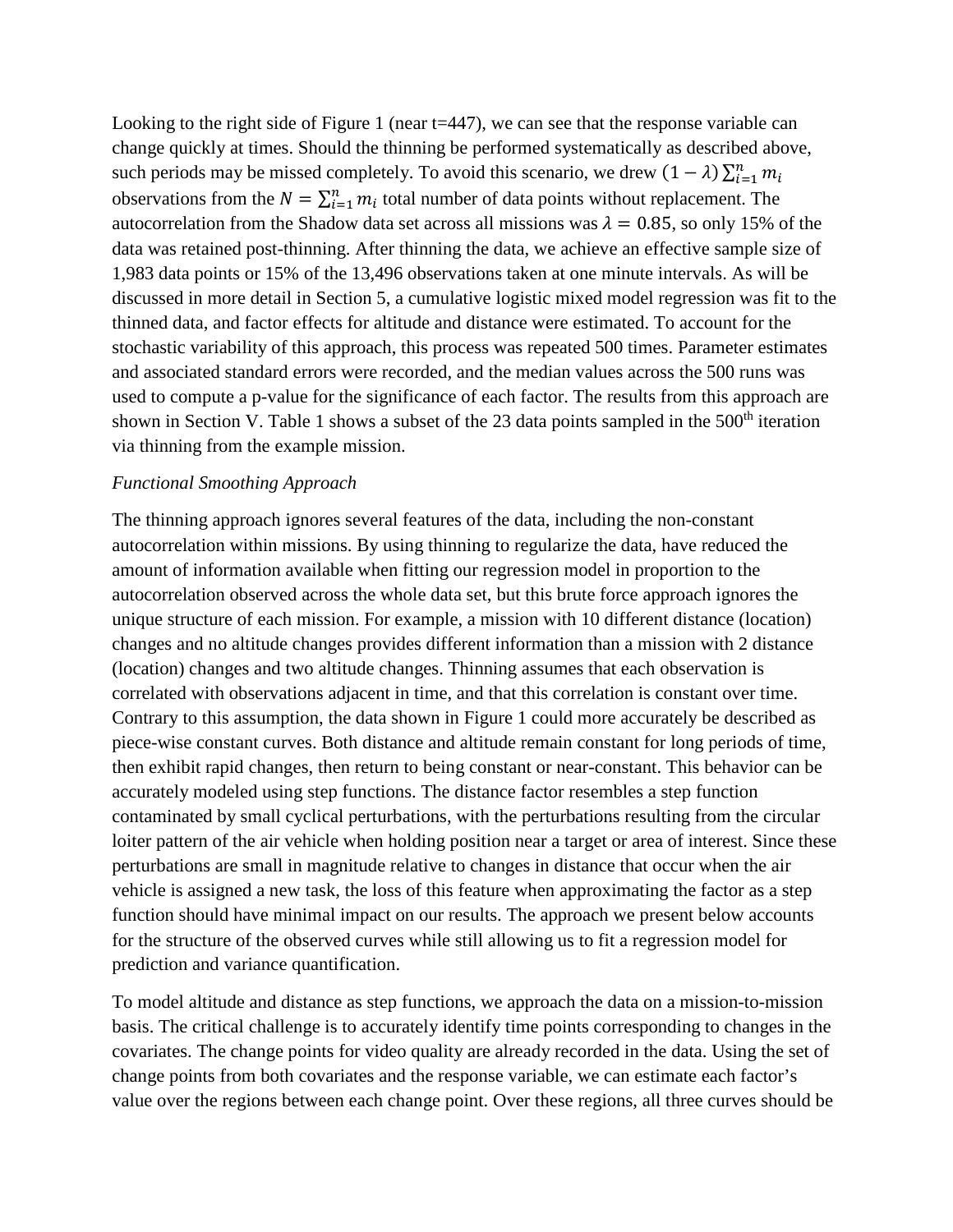constant or near-constant, making estimation of the functions for each region trivial. This process is summarized in the following list:

- 1. Identify change points for altitude and distance for each mission.
- 2. For each mission, generate a set of change points by combining the change points from altitude, distance, and video quality for that flight.
- 3. Estimate the value of each factor for each interval between two change points. We used the median over the range to protect against sensitivity to the exact placement of the change point.

The result of this process is a step function estimate of each factor for each flight.

# *Change Point Identification*

In many applications, identifying change points for a given curve requires both identifying the number of change points and identifying the correct locations in time where the changes occur. These locations are often referred to as knots<sup> $6$ </sup> in the literature on spline fitting. As mentioned in Jupp (1975), finding the proper locations is computationally difficult for larger datasets with a large amount of locations. In many cases, selecting the number and locations of knots can be done by hand. This is undesirable in our case and others for several reasons. First, since the number of functions to be approximated is large, selecting knot locations by hand will be time consuming. Second, human error is introduced when deciding proper knot placement. Though still computationally costly, modern computational capabilities and algorithms make automated knot-fitting a viable option for our data set.

The literature contains several methods for identifying knot locations. Processes we considered can generally be described as having two steps. First, the algorithm will find the optimal location for a fixed number of knots. Next, cross validation method is used to compare fits using various numbers of knots to select the optimal number of knots. One method, proposed in Picard et al. (2005) assumes that the data are generated by a Gaussian process with the mean specified by a step function and independent variances within a cluster. Dynamic programming is used to reduce the computational complexity of the algorithm to  $O(n^2)$ . Another approach is to use a Haar wavelet basis with even/odd cross validation, as proposed by Nason (1996). The Haar basis is piecewise constant, making it well suited to approximating a step function. The advantage to this method is that the wavelet decomposition is computationally fast, allowing it to work well when other methods may prove to be computationally infeasible. Though we did not use this approach, Haar wavelets should be investigated in future work as a potential alternative to the approach described below.

<span id="page-9-0"></span> $6$  In this manuscript, we use the phrase "knots" exclusively in the context of spline fitting. We include this note to avoid confusion among readers familiar with aviation or nautical terminology, where the same word is used as a measure of speed.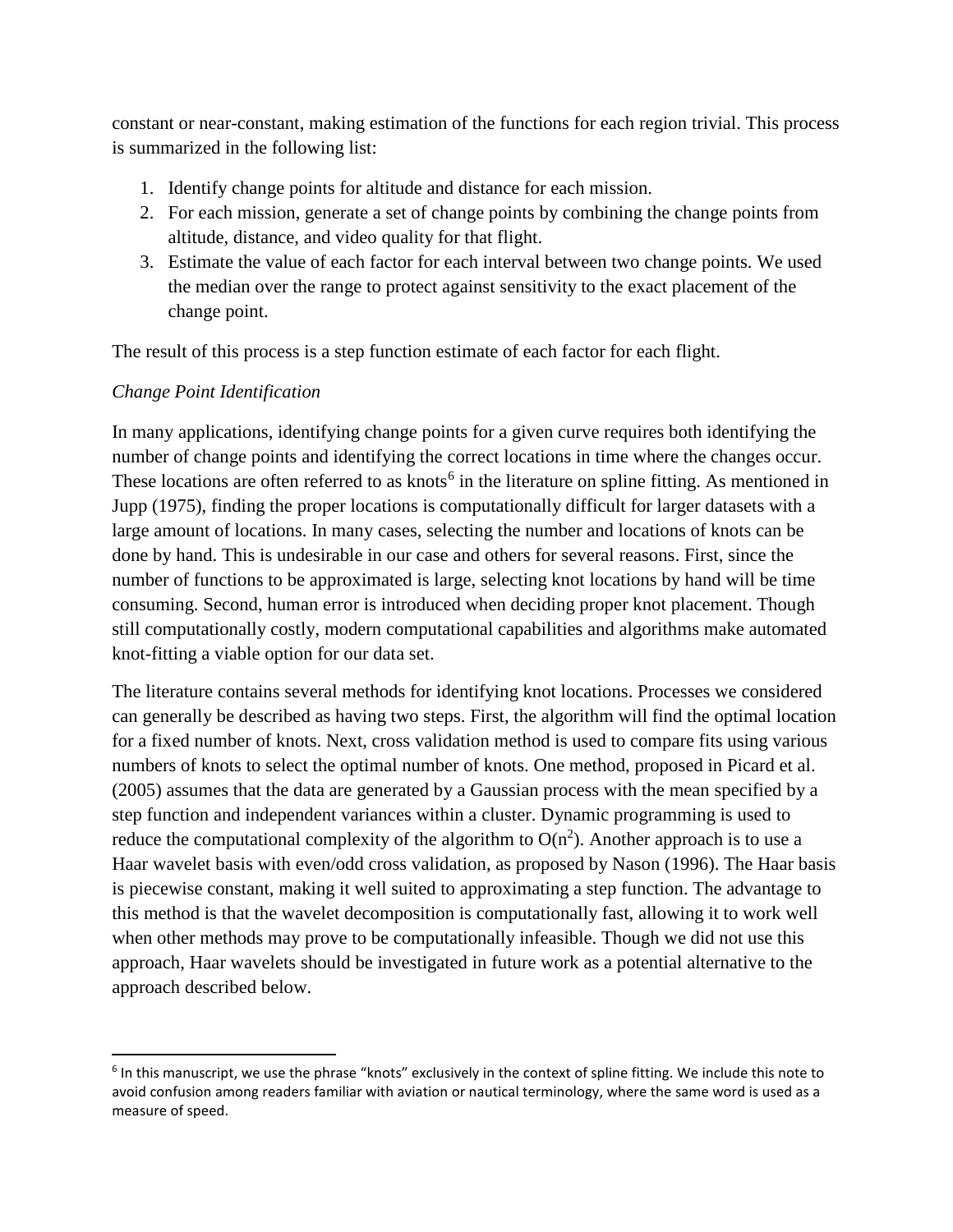The approach used in this application was to approximate the step function via a spline of degree 0. Using the methods of Spiriti et al. (2013), a genetic algorithm was used to find the optimal knot locations. The optimal locations are those which minimize the residual sums of squares between the approximation and the data collected. Denoting the covariate to be approximated by  $X_{ki}$ , the residual sums of squares criterion for r knots for the kth factor on the *i*th mission is given by

$$
RSS(\boldsymbol{b}_{i}, \xi_{i}) = \sum_{j=1}^{m_{i}} \left( X_{ki}(t_{ij}) - \sum_{l=1}^{r_{i}+1} b_{il} B_{il}(t_{ij}; \xi_{i}) \right)^{2},
$$

where  $\xi_i$  denotes the set of knot locations,  $B_{il}$  a spline function of degree zero, and  $b_{il}$  the coefficient for the *l*th spline function for the *i*th mission. The criterion was then calculated for each number of possible knots  $\in$  1, ...,  $r_{max}$ .

Generalized cross validation (GCV) reduced the computational time of this process. The number of knots must be identified for each covariate for each mission, meaning the computationally taxing process described above must be repeated many times. To reduce overall computation time, generalized cross validation (GCV) was used. Since the change points from both covariates and the response variable will be combined for each mission, it was desirable to identify a parsimonious set of knots that is adequate for modeling each covariate. Therefore, we added a penalty term based on variance of the covariate. Denote the number of knot locations selected by GCV for a single covariate to be by  $\hat{r}_{GCV} = \arg \min_{r \in 1, 2, \dots r_{max}}$  GCV(*r*). Instead, we choose the largest  $\hat{r}$ such that  $GCV(\hat{r}) \leq GCV(\hat{r}_{GCV}) + SD(GCV(r))$  and  $\hat{r} \leq \hat{r}_{GCV}$ . As the number of knots increases,  $GCV(r)$  decreases, with the rate of decrease eventually approaching 0. Penalizing based on the standard deviation of  $GCV(r)$  pushes  $\hat{r}$  towards the "elbow" of the curve defined by  $GCV(r)$  and away from the tail. While this penalty was shown to improve the function estimates for this data set, it may not be necessary for other applications.

#### *Step function approximation*

Once the knots are found, we combine the change points from all factors (the observed change points from video quality and the estimated knots from altitude and distance) for each mission. For mission *i*, let  $\xi_1^{i_1}$ ,  $\xi_2^{i_1}$ , ...,  $\xi_{k_i^1}^{i_1} \in \xi^{i_i}$  be the set of knots for altitude. Similarly, let  $\xi^{2i}$  and  $\xi^{3i}$ be the set of estimated knots for distance and observed change points for video quality for mission *i* respectively. Then  $\xi^l = \xi^{1,l} \cup \xi^{2,l} \cup \xi^{3,l}$  is the estimated set of all change points for mission  $i$ . To eliminate redundancy, change points that are close together in time (less than five minutes apart) are combined. Figure 2 shows the change points for each variable for our example mission. The knots from the estimated altitude and distance curves as well as the change points recorded for video quality have been shown in dotted lines on each of the charts. Vertical lines represent estimated change points, with the symbol used in the line indicating the factor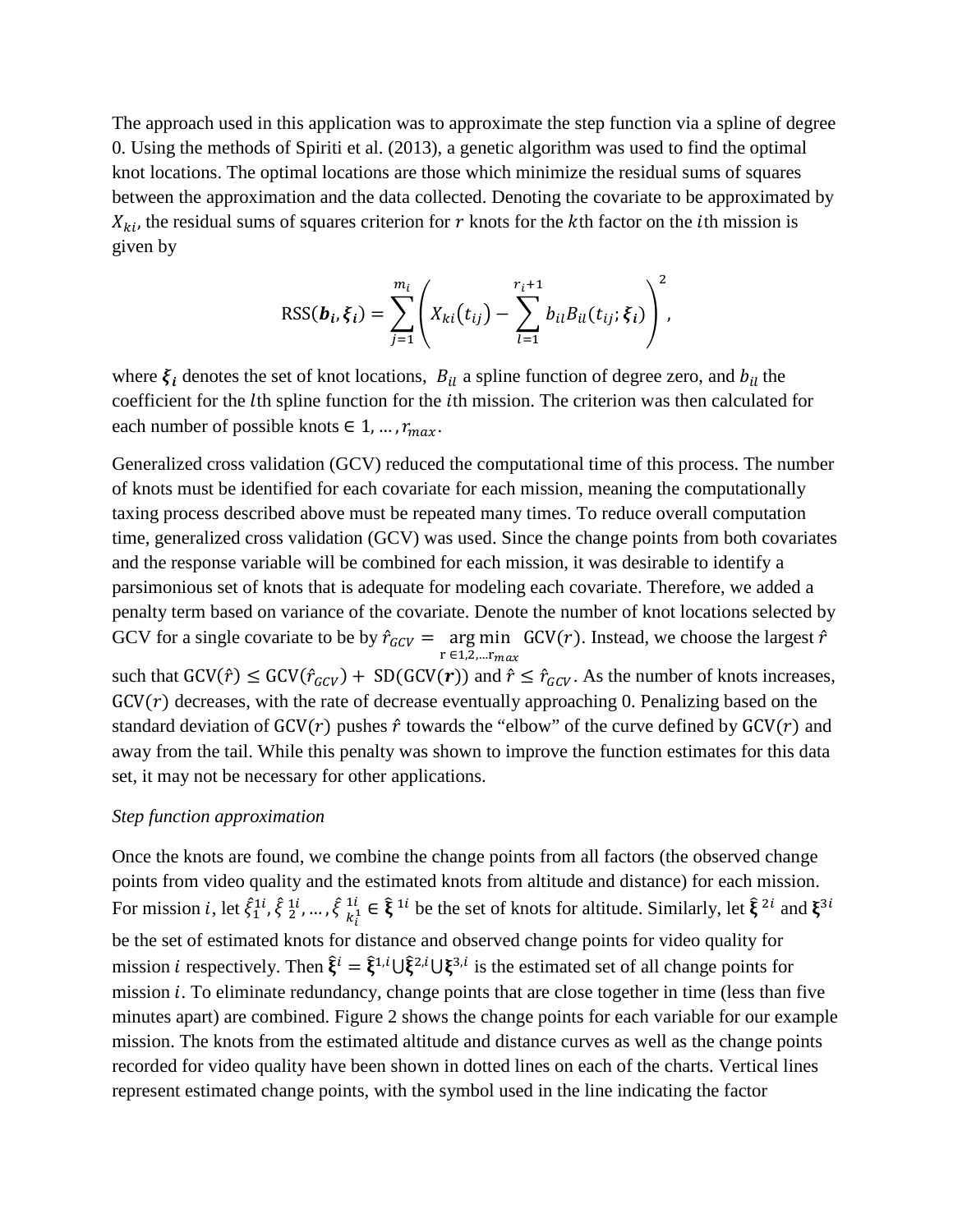generating the change point. If we denote our example flight as mission 7, then the line of "x"s represents the single knot in  $\hat{\xi}^{11}$ , the lines of "+"s represent the knots from  $\hat{\xi}^{21}$ , and the lines of " $\Diamond$ " represent the change points from  $\xi^{31}$ . Taken together, these change points along with the beginning and end of the mission define a set of  $r_1 + 1 = 8$  intervals on the domain of this flight,  $T_1$ . Let  $\xi_1^1 < \cdots < \xi_{r_1}^1 \in \xi^1$  be the change points for our example mission, and  $\tau_l = (\xi_l, \xi_{l+1}]$  be the intervals between each change point. Then  $\bigcup_{l=1}^{r_1+1} \tau_l = T_1$ . Finally, we must estimate values of the step function for each interval. For altitude, let  $\hat{X}_{11}(t) = c_l^1 \forall t \in \tau_l$ . Since the curves are typically near-constant over these intervals, the simple median is adequate. Thus,  $c_l^1$  =  ${median{X_1(t)|t \in \tau_l^1}.$ 



**Figure 2: Observed values and fitted 0-order splines (for altitude and distance) with change points included from each function.**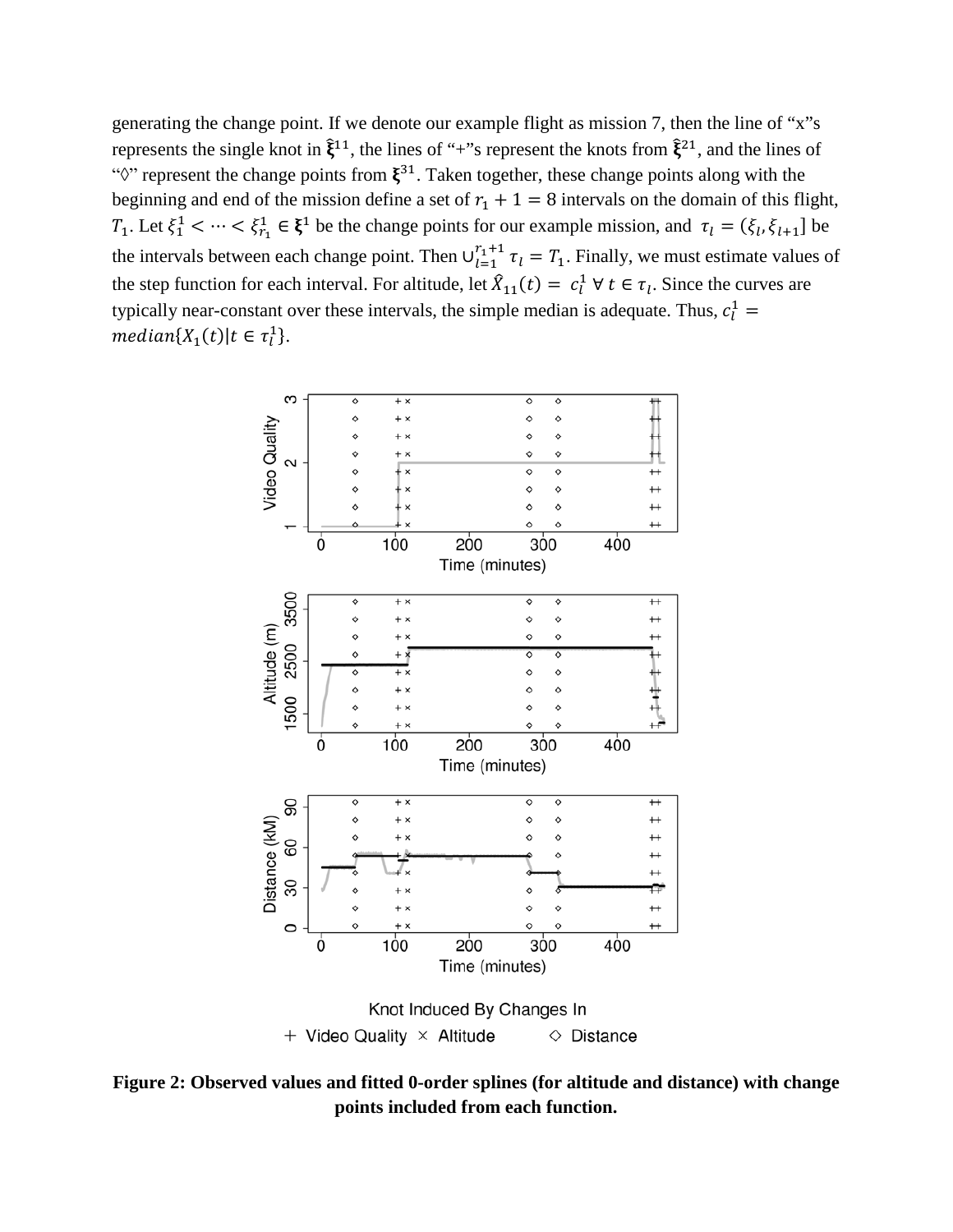This representation of the data is simultaneously simpler and consistent with the complex functional nature of the data. Table 2 shows our example mission represented in tabular form. Applying the same procedure to all 54 missions in our data set yields a data matrix with a total of 347 rows, with each row corresponding to a period of time during a flight when the functional covariates and response were constant. Note that the effective sample size resulting from this approach (347 effective observations) is substantially smaller than the sample size resulting from the thinning regularization (1,983 effective observations).

#### 4. Predictive Modeling Approach

After performing the regularization of the data within each mission, we next need to construct a predictive model that links the information across missions to determine the effect of the distance and altitude covariates to the video quality response variable.

#### *Cumulative Logistic Regression*

Proportional odds logistic regression is a standard approach for modeling independent ordinal responses, and the time dependent nature of functional data can be addressed via a mixed ordinal logistic model. Before discussing the mixed ordinal logistic model, we will review the ordinal logistic model for independent responses. For a response variable y taking on ordinal values 1 to *C* and a 1xk vector of explanatory variables,  $x_{ij}$ , the proportional odds model is given by

$$
\log\left(\frac{F_{ic}}{1-F_{ic}}\right) = \alpha_c + x_i \beta, \qquad c = 1, ..., C-1 \qquad (1)
$$

where  $x_{ij}\beta = \beta_1 X_1 + \cdots + \beta_k X_k$  and  $F_{ic}$  denotes the probability that the response for unit *i* falls into the  $c<sup>th</sup>$  category or lower. More explicitly,

$$
F_{ijc} = P(Y_{ij} \le c) = \frac{\exp(\alpha_c + x_{ij}\beta)}{1 + \exp(\alpha_c + x_{ij}\beta)}, \quad c = 1, \dots, C - 1.
$$

This model is also referred to as the cumulative logit model, since the explanatory variables predict the cumulative probabilities of *y*. Other common ordinal logistic regression models include the adjacent-category model and the continuation-ratio model [see Agresti (2007), and Agresti (2012)]. We utilize the cumulative logit model in our analysis, but the methodology presented here could also be applied with other link functions. Therefore, for our application, let  $x_{il}$  be the lth regularized data point from the *i*th mission. Then

$$
F_{ilc} = P(Y_{ij} \leq c) = \frac{\exp(\alpha_c + x_{il}\beta)}{1 + \exp(\alpha_c + x_{il}\beta)}, \qquad c = 1,2.
$$

#### *Generalized linear mixed models*

In many applications, data is observed longitudinally in clusters. With respect to this application, observations occur across time for each mission and the mission represents a cluster of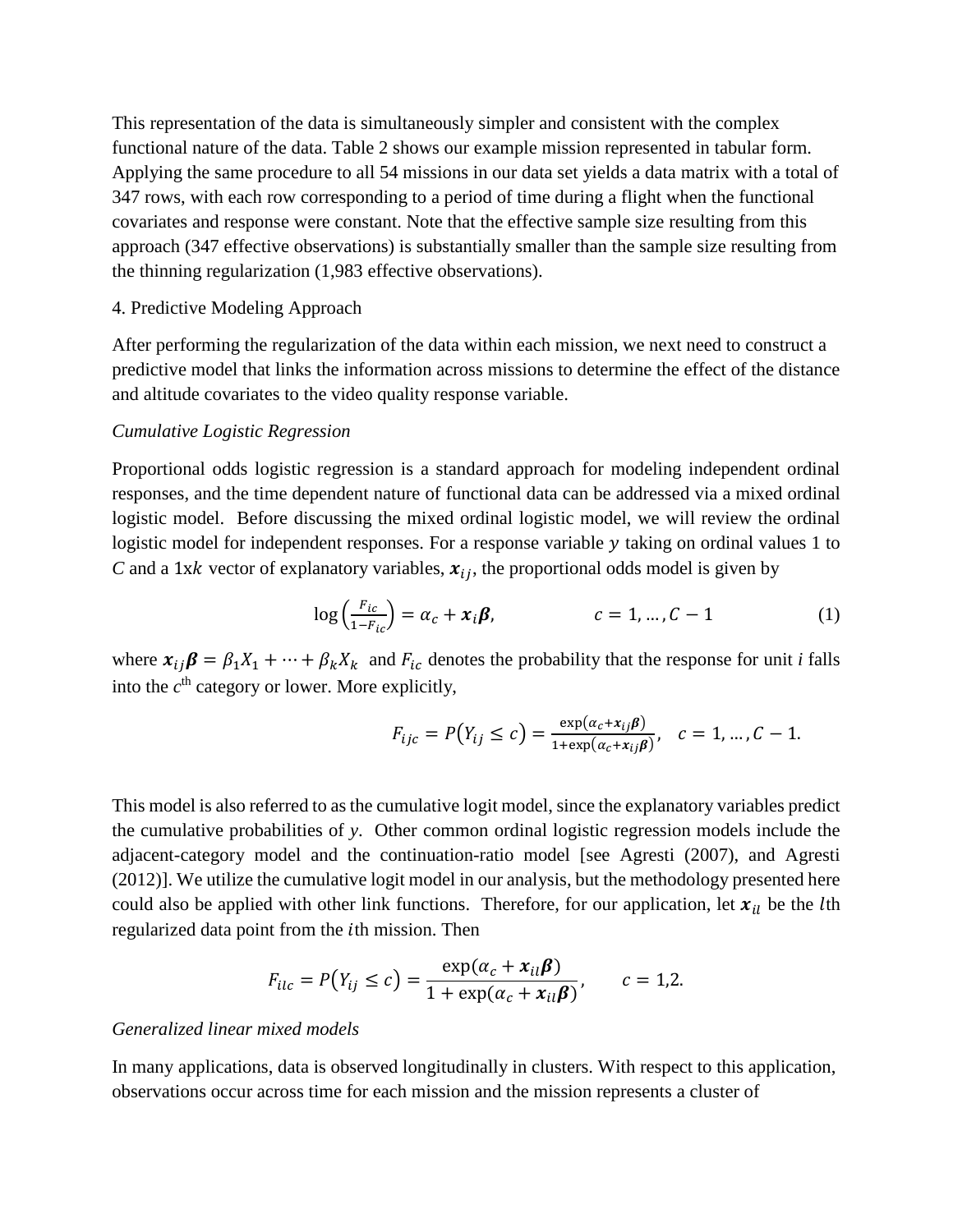observations. Missions are assumed independent of one another but observations across time within a given mission are inherently correlated, and the correlation structure must be properly accounted for in the analysis. For multilevel data such as this, random cluster (ex. here cluster  $=$ mission) effects can be added into the regression model to account for this correlation. The resulting model is a *mixed* model containing *fixed* or *population averaged* effects which address systematic variation across the missions and *random* or *subject-specific* effects which address within mission variation. Mixed models for continuous normal outcomes were first presented by Laird and Ware (1982), and these models appear extensively in the literature. In non-normal data situations, these mixed models are commonly referred to as *generalized linear mixed models* (GLMM) and Myers, Montgomery, Vining and Robinson (2010) discuss applications of these models to engineering and industrial data.

Assuming there are  $i = 1, ..., n$  independent missions with  $l = 1, ..., r_i$  regularized observations per mission, the GLMM relates the conditional mean for the *i th* mission to the fixed and random effects as follows,

$$
E[Y_{il}|\boldsymbol{\delta}_i,\boldsymbol{x}_{il}]=g^{-1}(\boldsymbol{x}_{il}\boldsymbol{\beta}+\boldsymbol{z}_{il}+\boldsymbol{\delta}_i),
$$

where  $Y_{ij}$  is the response in mission *i* at the *l*th regularized data point, *g* is a differentiable monotonic link function,  $x_{il}$  is the associated (*1x2*) vector of fixed effect model terms (altitude and distance),  $\beta$  is the corresponding (2 x 1) vector of fixed effect regression coefficients,  $\delta_i$  is the (*q* x 1) vector of random factor levels associated with the *i*<sup>th</sup> mission and  $z_{ij}$  is the (1 x *q*) vector of random effects. For the thinning approach, there are  $(1 - \lambda) \sum_{i=1}^{n} m_i = N_{thin} = 1,983$ effective data points per sampled itteration, and for the smoothing approach, there are  $\sum_{i=1}^{n} (r_i + 1) = N_{smooth} = 347$  effective data points. The conditional response,  $E[Y_{il} | \delta_i, x_{il}]$ , is assumed to have an exponential family member distribution and each of the *q* random effects are assumed normally distributed with mean zero, and the variance-covariance matrix of the vector of random effects in the  $i^{th}$  mission is denoted  $\boldsymbol{D}_i$ . The  $\boldsymbol{D}_i$  are typically taken to be the same for each cluster.

Extending the cumulative logit model to the GLMM, the conditional cumulative probability of  $Y_{ij}$  resulting in an outcome in the  $c^{th}$  category can be denoted as  $F_{ijc} = P(Y_{ij} \leq$  $c | \delta_i, x_{ij}$ . The GLMM representing the probability the response for unit *i* at time *j* falls into the  $c<sup>th</sup>$  category or lower is given by

$$
F_{ijc} = P(Y_{ij} \le c | \boldsymbol{\delta}_i, \boldsymbol{x}_{ij}) = \frac{\exp(\alpha_c + \boldsymbol{x}_{ij}\boldsymbol{\beta} + \boldsymbol{z}_{ij}\boldsymbol{\delta}_i)}{1 + \exp(\alpha_c + \boldsymbol{x}_{ij}\boldsymbol{\beta} + \boldsymbol{z}_{ij}\boldsymbol{\delta}_i)}
$$

where the notation is as defined previously.

5. Comparison of Results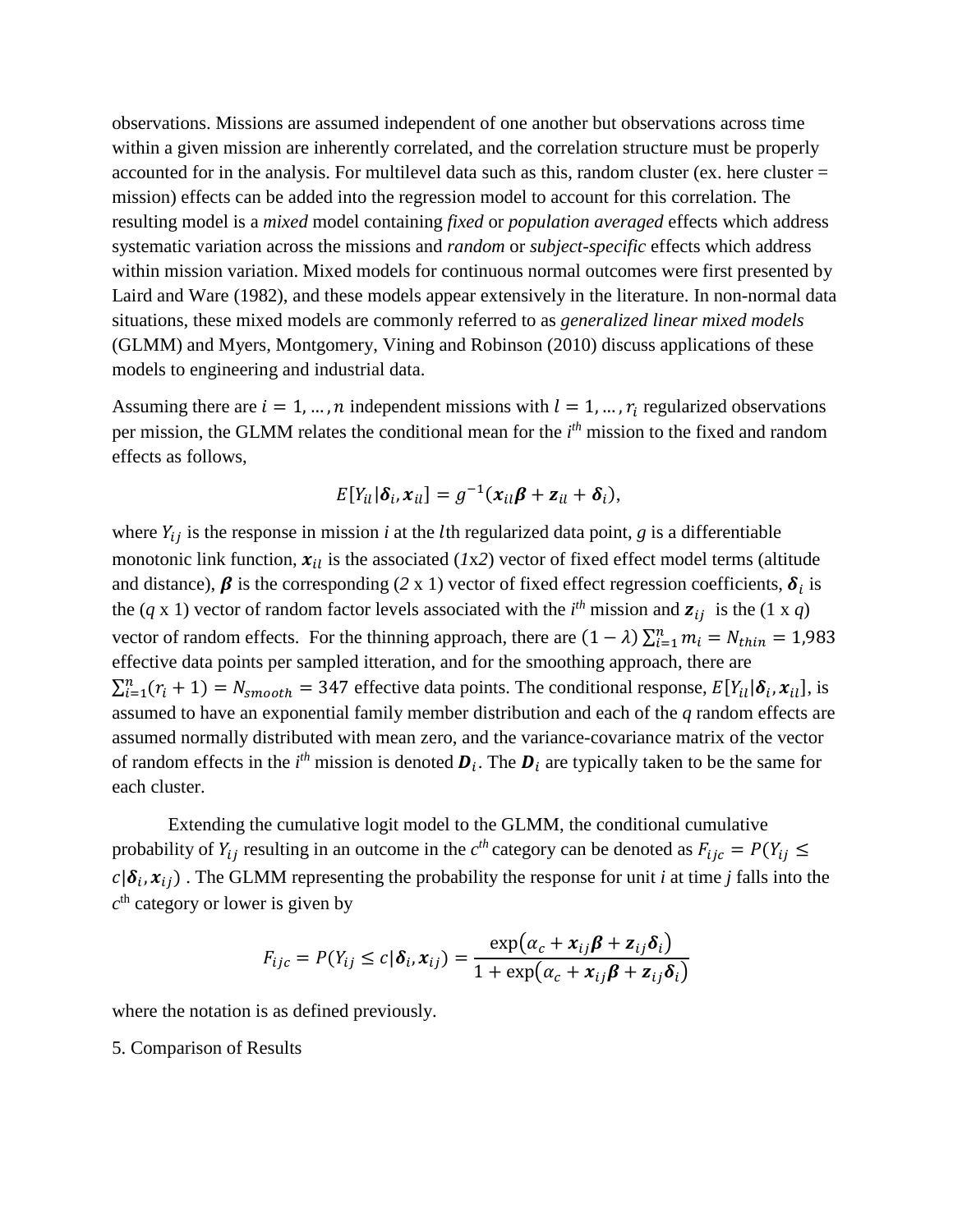Data from both regularization approaches (i.e. thinning and smoothing) were analyzed using a cumulative logistic mixed model regression, as discussed in Sections IV. The random effect for mission was statistically significant (p-value <0.01) for both approaches, and no second-order interaction effects were significant. For the thinning approach, five hundred Monte Carlo data sets were. Table 3 shows the median parameter estimates and median standard errors across the 500 runs with associated p-values. Table 4 shows results and p-values from the cumulative logistic mixed model based on the data set generated by smoothing. Due to concerns over operational security, the altitude and distance values were transformed to obscure the exact impacts these factors have on system performance.

Both sets of results report that video quality tends to degrade the further away from the supported unit the air vehicle is. The negative parameter estimates for altitude resulting from both regularization approaches are counterintuitive. Since the range of altitudes observed during this test (1,200 to 3,600 meters) are small relative to the horizontal distances between the air vehicle and supported unit, differences in altitude are unlikely to make a substantial impact on the strength of the signal from the air craft to the supported unit. Therefore, the principal impact one might expect from altitude would be on the line-of-sight between the air vehicle and the antenna capturing the video for the supported unit. If this line-of-sight is obstructed by brush, small trees or other such microterrain, video quality may degrade. Aircraft flying at higher altitudes are less likely to face line-of-sight obstructions, so if altitude were to have any effect on video quality, we would expect improved performance at higher altitudes. The date of test factor is included to model changes in performance over the duration of the test. The positive parameter estimate for Date of Test indicates that Shadow performance improved over the duration of the exercise, perhaps as crews became more familiar with operating the air vehicle and device used to capture video broadcast by the air vehicle.

One major difference in the results from the two methods is the statistical significance of altitude. Though the parameter estimates are similar, the model fit to the data generated using the step function approximation of the factors shows a larger standard deviation and a much larger pvalue than the thinning approach generated. Within the DoD, p-values smaller than 0.2 are typically regarded as statistically significant. By this standard, using the thinning approach would lead us to conclude that altitude had a significant negative effect on video quality. We believe this conclusion is incorrect based on the results of the step function approach which incorporates the piece-wise constant structure of the altitude factor. This conclusion is also supported by our *a priori* knowledge of the system, which suggests that video provided by Shadow should not degrade in response to changes in altitude.

The difference in reported p-values is attributable to the difference in standard errors reported by these methods. Note that the standard error reported based on the smoothing regularization is much larger than the standard error based on thinning. This is due in part to the much larger effective sample size (1,983 vice 347) that results from thinning vice smoothing. As data are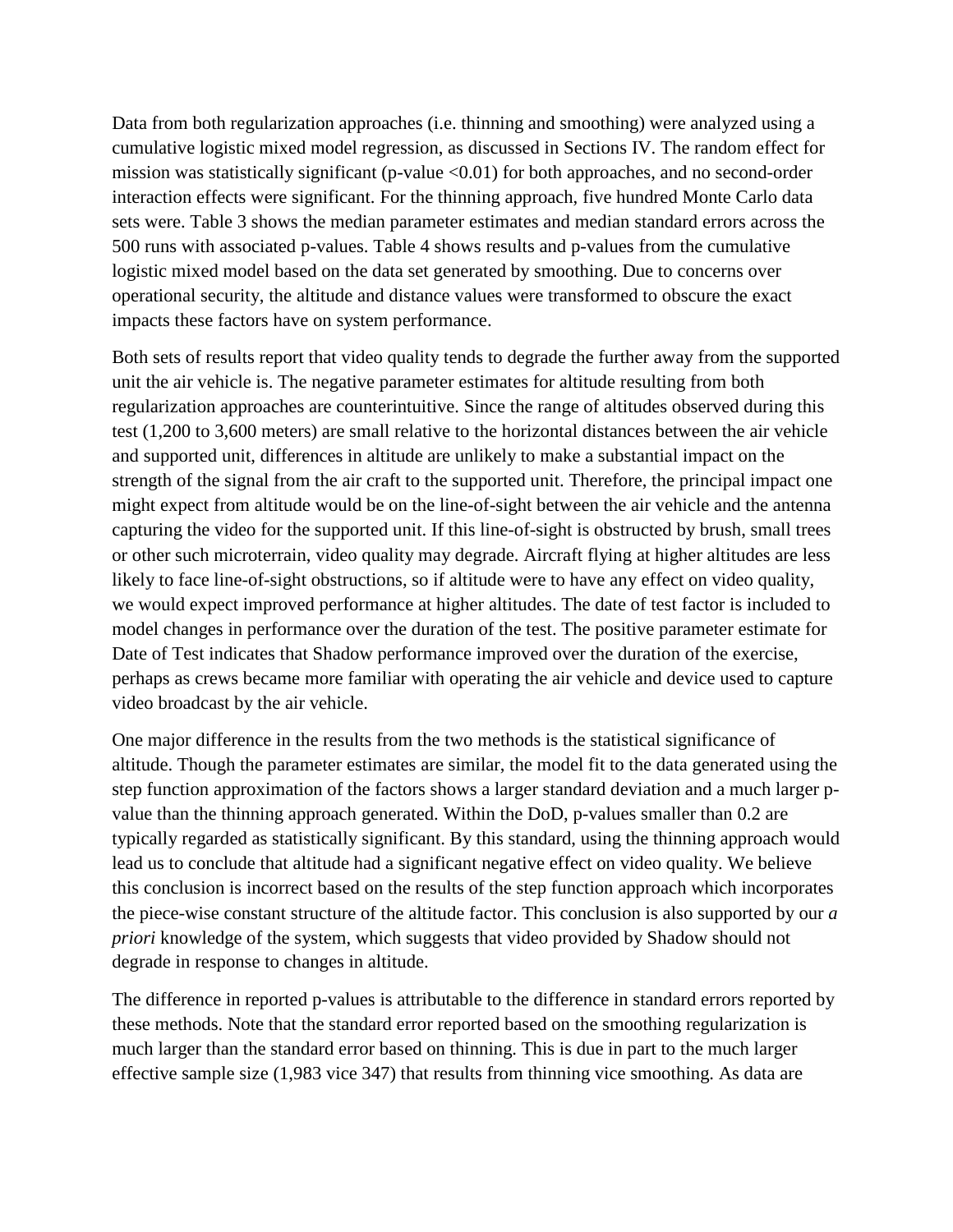collected on an increasingly granular scale, it is vital that appropriate methodologies are used to regularize the data and accurately represent the true amount of information.

Understanding population-level system performance as well as mission-to-mission variability is critical, and our approach provides estimates for both. Figure 3 shows the population estimates of the probabilities of experiencing varying levels of video quality as a function of the distance from the air vehicle and supported unit midway through the test (date of test  $= 11$ ). The lower black line show the estimated probability of experience video quality of at least Intermittent Video or higher, and the higher black line shows the probability of experiencing full motion video. The cumulative probabilities were computed by averaging over the random effects.



**Figure 3:** Cumulative probability of video quality by distance from ground station

Looking only at population-level estimates obscures the considerable mission to mission variation observed during testing. Figure 4 shows the estimated video quality thresholds for each mission in gray lines with the thinker black line representing the population estimate shown in Figure 3. The left panel of Figure 4 shows the probability of no video as a function of distance, and the right panel shows the probability of no video or intermittent video. There is considerable variability from mission to mission. For example, the probability of intermittent video or no video (right panel) on the best mission was lower than the population mean probability of no video(left panel). Mission-to-mission variability can be attributed to any of a large number of sources, potentially including meteorological conditions during the mission, the air vehicle and support equipment used for the mission, the proficiency of the air vehicle crew, and the proficiency of the soldiers in the supported unit with the video capture device. Since all of these factors may also vary when the Shadow system is deployed, quantifying both the population average and mission-to-mission variability provides the US Army with valuable information on the utility of the system.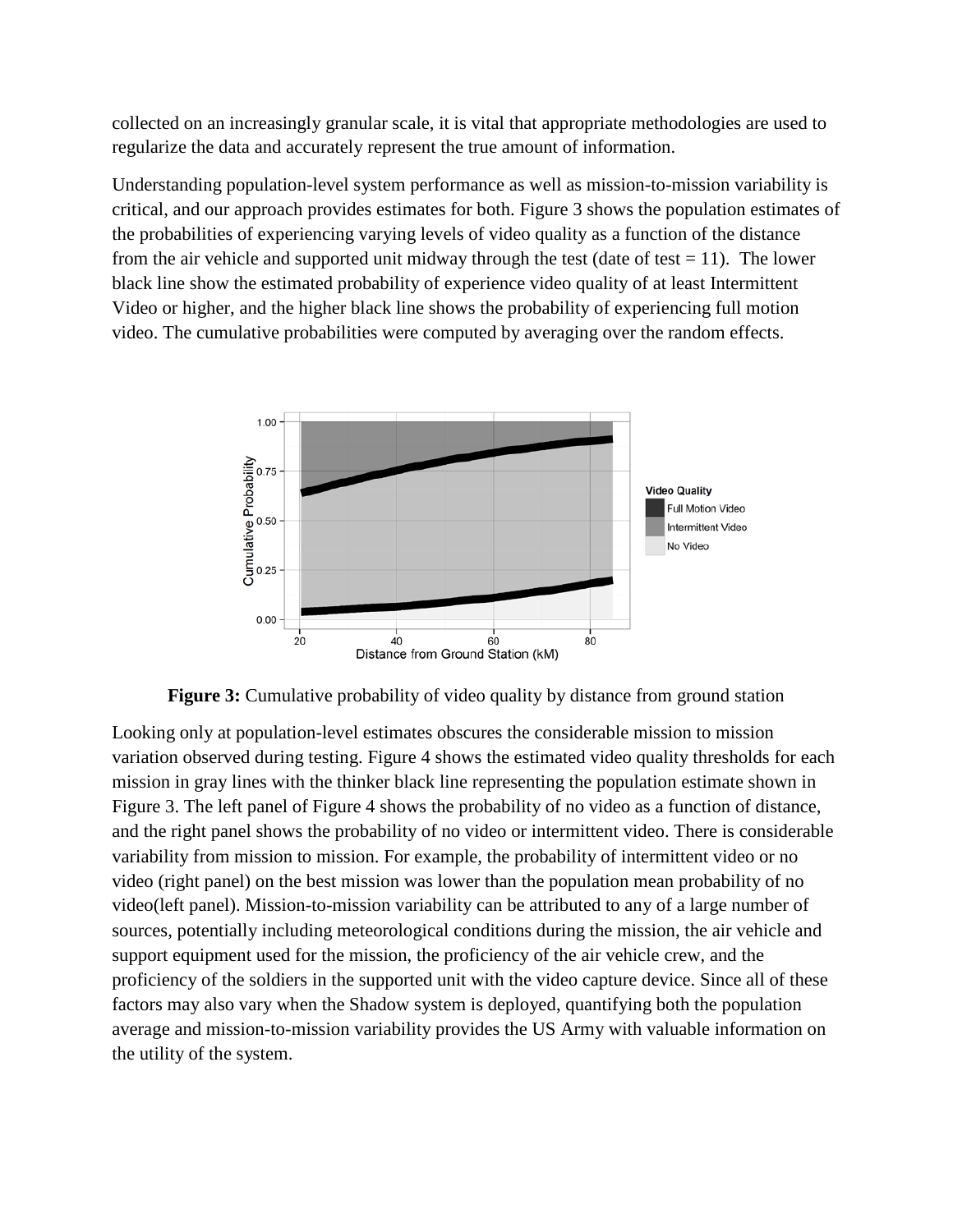

**Figure 4:** Thresholds between levels of video quality for each mission

## 6. Conclusions

We have proposed two approaches for analyzing continuously-observed ordinal response variables with continuously-observed piece-wise constant predictors. While intuitively appealing and straightforward to execute, the thinning approach to regularization may not be adequate for autocorrelated data with identifiable functional forms. When autocorrelation is not constant within functions, thinning may overestimate the effective sample size of the data, leading to Type 1 errors when determining factor significance. A more rigorous study of the performance of thinning would be necessary to show this result generally, but this is beyond the scope of our case study. The thinning approach to regularization we proposed leverages the piecewiseconstant structure of our data, and we can be used to generate a data set that accurately represents the observed test data. Combined with accurate regularization, cumulative logistic mixed model regression can provide population-level performance estimates and measure mission-to-mission variation.

This approach may be generalizable beyond application for the United State DoD. In clinical trials, patients may be monitored frequently over time, and some medications require administration characterized by heavy doses followed by recovery periods during which the drug is administered in a lower dosage or not at all. A plot over time of the level of medication may resemble a step function. Within the DoD many other unmanned air vehicle systems are in development, many of which will have the ability to transmit full motion video. It is likely that testing these systems will generate data similar to that discussed above. As functional data continues to become increasingly common across all fields, novel analysis approaches must continue to be pursued.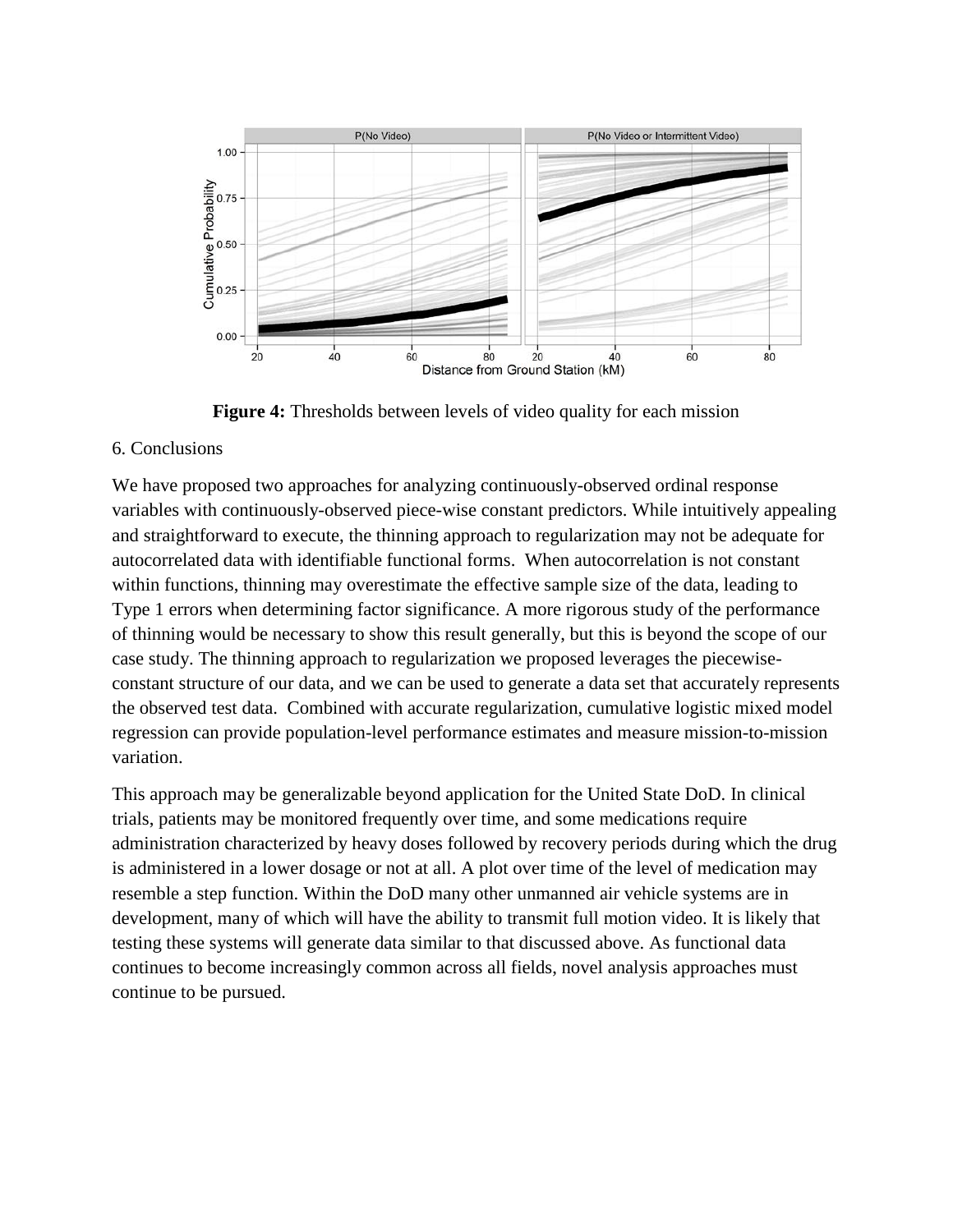#### **Bibliography**

Agresti, A. *An Introduction to Categorical Data Analysis*. John Wiley & Sons, Inc.: New York, NY, 2007; Chapter 6.

Agresti A. *Categorical Data Analysis 3rd Edition*. John Wiley & Sons, Inc.: Hoboken, NJ, 2012; 301-314.

Jupp, D. L. The "Lethargy" theorem—A property of approximation by γ-polynomials. *Journal of Approximation Theory,* 1975; *14*(3), 204-217. DOI: 10.1016/0021-9045(75)90056-8

Picard, F., Robin, S., Lavielle, M., Vaisse, C., & Daudin, J. J. A statistical approach for array CGH data analysis. *BMC* B*ioinformatics*, 2005; 6(1), 27. DOI: 10.1186/1471-2105-6-27

Ramsay, J.O. and Silverman, B.W. *Functional Data Analysis* (2nd Edition), Springer-Verlag: New York, NY, 2005.

Myers, R.J., Montgomery, D.C., Vining, G.G., and Robinson, T.J., *Generalized Linear Models With Applications in Engineering and the Sciences 2nd edition*. John Wiley & Sons, Inc.: New York, NY 2010.

Spiriti, S., Eubank, R., Smith, P. W., & Young, D. Knot selection for least-squares and penalized splines. Journal of Statistical Computation and Simulation, 2013; 83(6), 1020-1036. DOI: 10.1080/00949655.2011.647317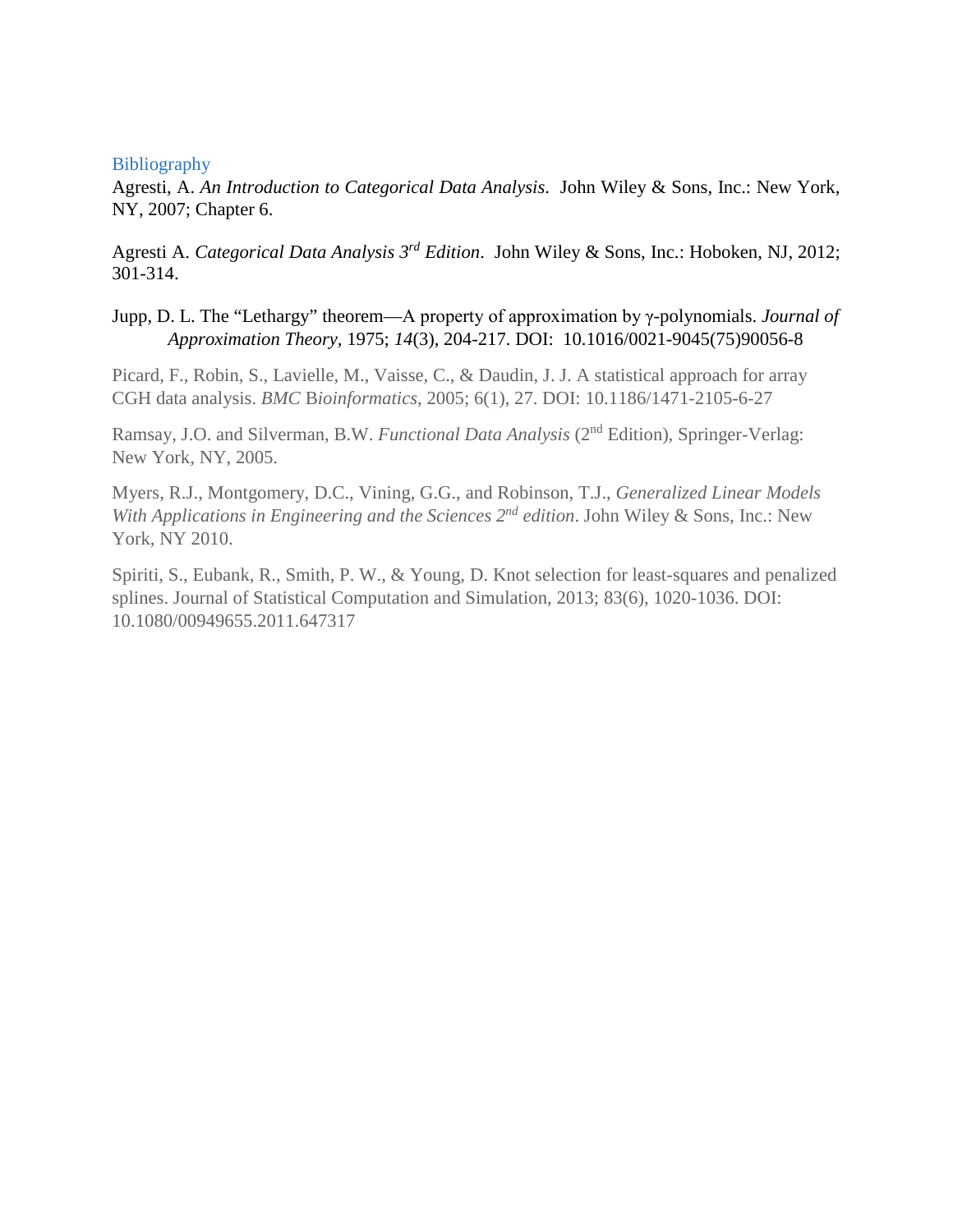| Distance Altitude<br>(kM) | (m)     | Video<br>Quality | <b>Mission</b> | Day of<br><b>Exercise</b> |
|---------------------------|---------|------------------|----------------|---------------------------|
| 29.4                      | 1259.42 |                  |                |                           |
| 46.3                      | 2358.69 |                  |                |                           |
| 45.1                      | 2437.39 |                  |                |                           |
| 46.4                      | 2441.11 |                  |                |                           |
| 46                        | 2435.69 |                  |                |                           |
| 53.7                      | 2435.27 |                  |                |                           |
| 55.5                      | 2438.62 |                  |                |                           |
|                           |         |                  |                |                           |
| 33                        | 1409.26 | 2.               |                |                           |

**Table 1:** Data points from example mission selected by thinning.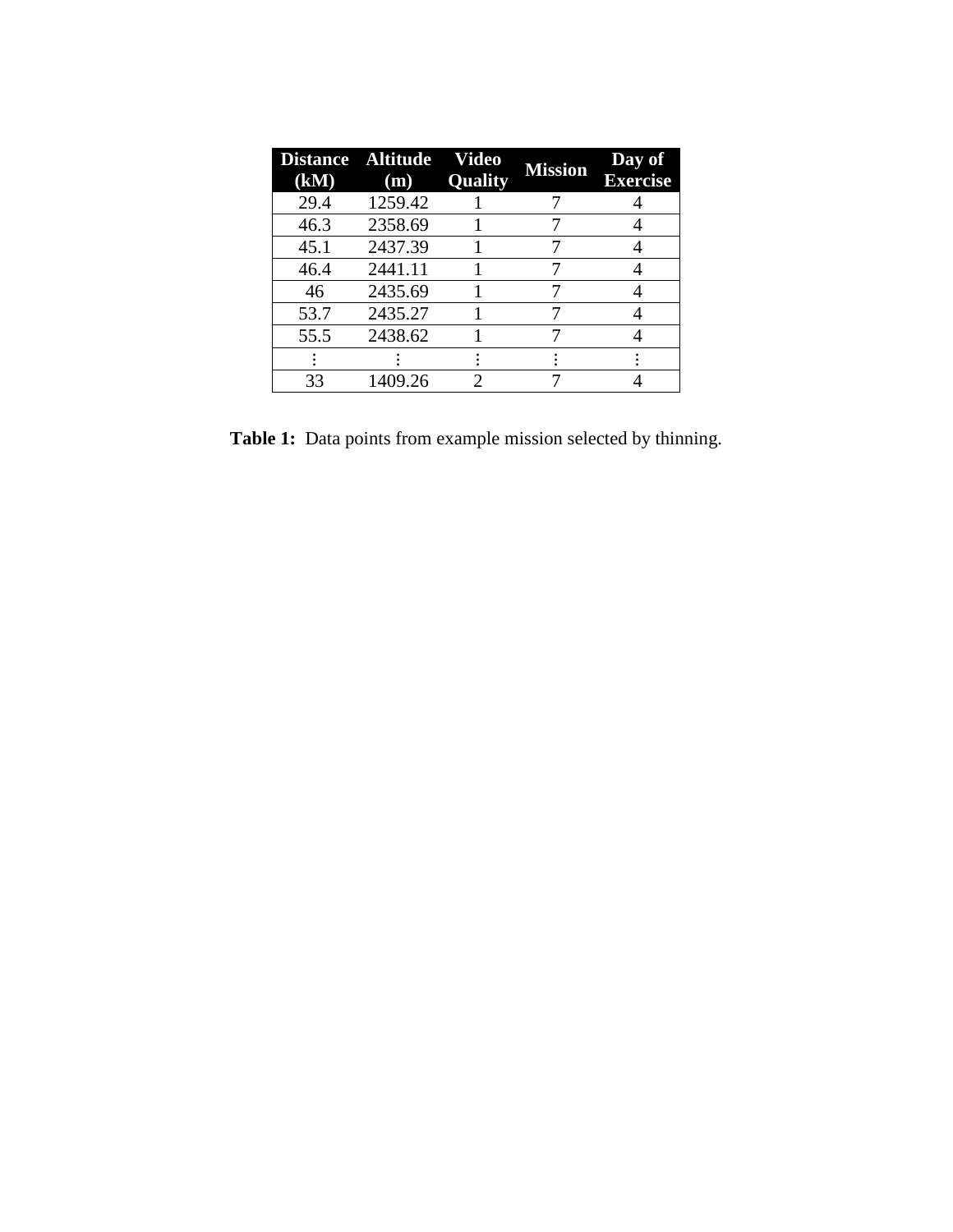| (kM) | Distance Altitude Video<br>(m) | <b>Quality</b> |     | <b>Time Mission</b> | Day of<br><b>Exercise</b> |
|------|--------------------------------|----------------|-----|---------------------|---------------------------|
| 45.1 | 2437                           |                | 47  |                     |                           |
| 53.7 | 2438                           |                | 58  |                     |                           |
| 50.2 | 2437                           |                | 13  |                     |                           |
| 53.6 | 2743                           | 2              | 163 |                     |                           |
| 41.1 | 2742                           |                | 39  |                     |                           |
| 30.7 | 2742                           |                | 126 |                     |                           |
| 32   | 1864                           | 3              |     |                     |                           |
| 31.3 | 1417                           |                |     |                     |                           |

**Table 2:** Factor values over intervals between change points.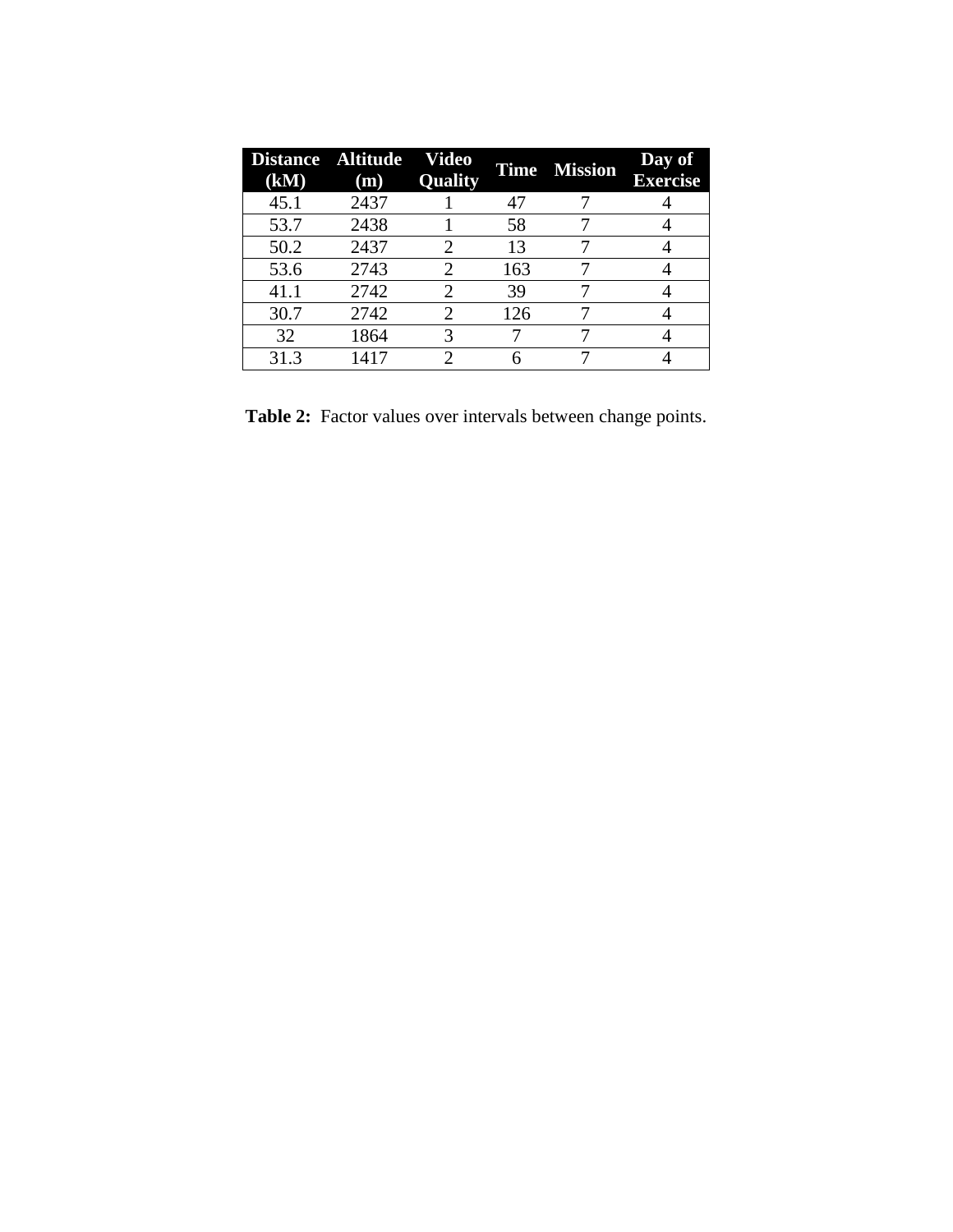| <b>Factor</b>       | <b>Parameter Estimate</b> | <b>Standard Error</b> | p-value |
|---------------------|---------------------------|-----------------------|---------|
| <b>Altitude</b>     | $-0.144$                  | 0.0858                | 0.057   |
| (transformed)       |                           |                       |         |
| <b>Distance</b>     | $-0.292$                  | 0.1513                | 0.029   |
| (transformed)       |                           |                       |         |
| <b>Date of Test</b> | $\degree$ 218             | 0.0653                | 0.000   |

**Table 3:** Cumulative logit mixed model regression results based on thinning regularization.